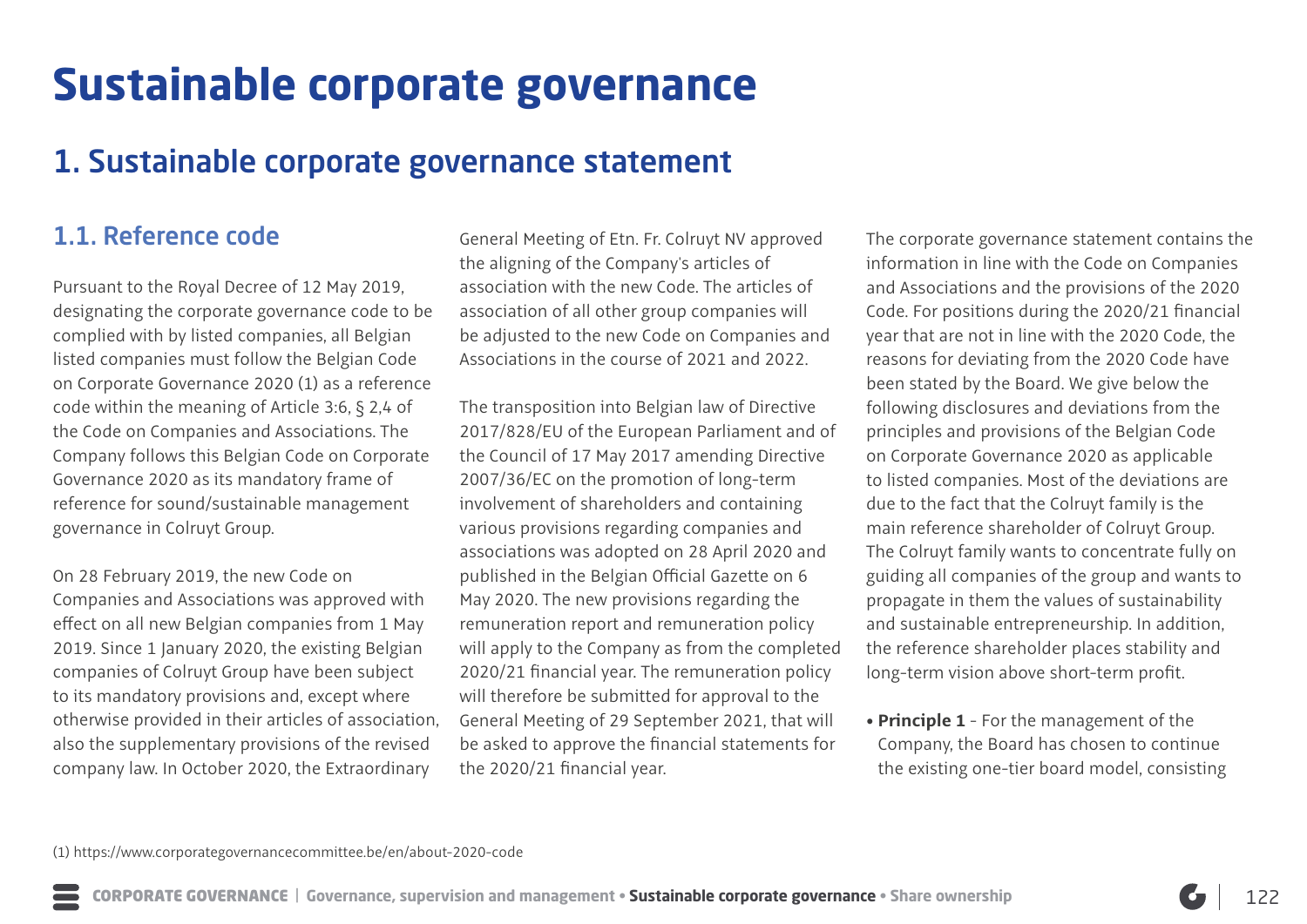of a Board of Directors that can perform all actions with the exception of those reserved for the General Meeting. The Board of Directors has delegated part of its decision-making powers to a managing director for operational implementation. Every five years, the Board will conduct a thorough reflection on the governance structure.

- **Principle 2** The powers of the members of the Management Committee, other than the CEO, are determined by the CEO and not by the Board of Directors. This deviation from provision 2.19 of the 2020 Code is explained by the fact that the members of the Management Committee exercise their duties under the leadership of the CEO, to whom day-to-day management and additional specific powers have been delegated by the Board of Directors.
- **Principle 3** In line with the long-standing tradition of Colruyt Group, Jef Colruyt is simultaneously Managing Director, Chairman of the Board of Directors and Chairman of the Colruyt Group Management Committee and the Future Board. This departure from provision 3:1 of the 2020 Code is justified in the light of the history of Colruyt Group and the desire of the reference shareholders to entrust the leadership

of the Management Committee to one of their own. Where appropriate, strict application of the conflict of interest rules protects all shareholders from any abuse. In addition, within the Board of Directors the Chairman applies the rule of a unanimous vote for every decision or investment with material consequences for the future of the group.

 • **Principle 3** - At the end of financial year 2019/20, the Board of Directors is composed of one executive director and seven non-executive directors, three of whom are independent directors. The three independent directors meet the independence criteria as set out in the 2020 Code and the Code on Companies and Associations. The Board of Directors believes that any increase in the number of members should be accompanied by an enrichment in experience and skills, without jeopardising its efficient operation.

Since the Board functions and takes its decisions as a collegial body, only the general attendance rate of the Board and its committees is given, with no information about the attendance rate of each director individually.

The Board does not consider it opportune for the non-executive directors to meet annually without the CEO, because Jef Colruyt, in his capacity as executive director, is both Chairman of the Board of Directors and Chairman of the Colruyt Group Management Committee, and therefore has contacts with directors and senior management as well as access to the documentation and records of all bodies.

- **Principle 4** The Board of Directors has appointed an Audit Committee composed of one independent director and two nonexecutive directors. Based on the current composition of the board, as well as the various skills present, this composition is optimal for the efficient operation of this committee.
- **Principle 4/5** Notwithstanding provision 4.19 of the 2020 Code, the Board of Directors has not established an Appointments Committee. Appointments therefore remain the responsibility of the entire Board of Directors. Prospective directors are proposed to the General Meeting by the entire Board of Directors. Managers are appointed at the proposal of the Chairman of the Management Committee, with the approval of the entire Board of Directors. The limited number of directors means that this procedure works perfectly well.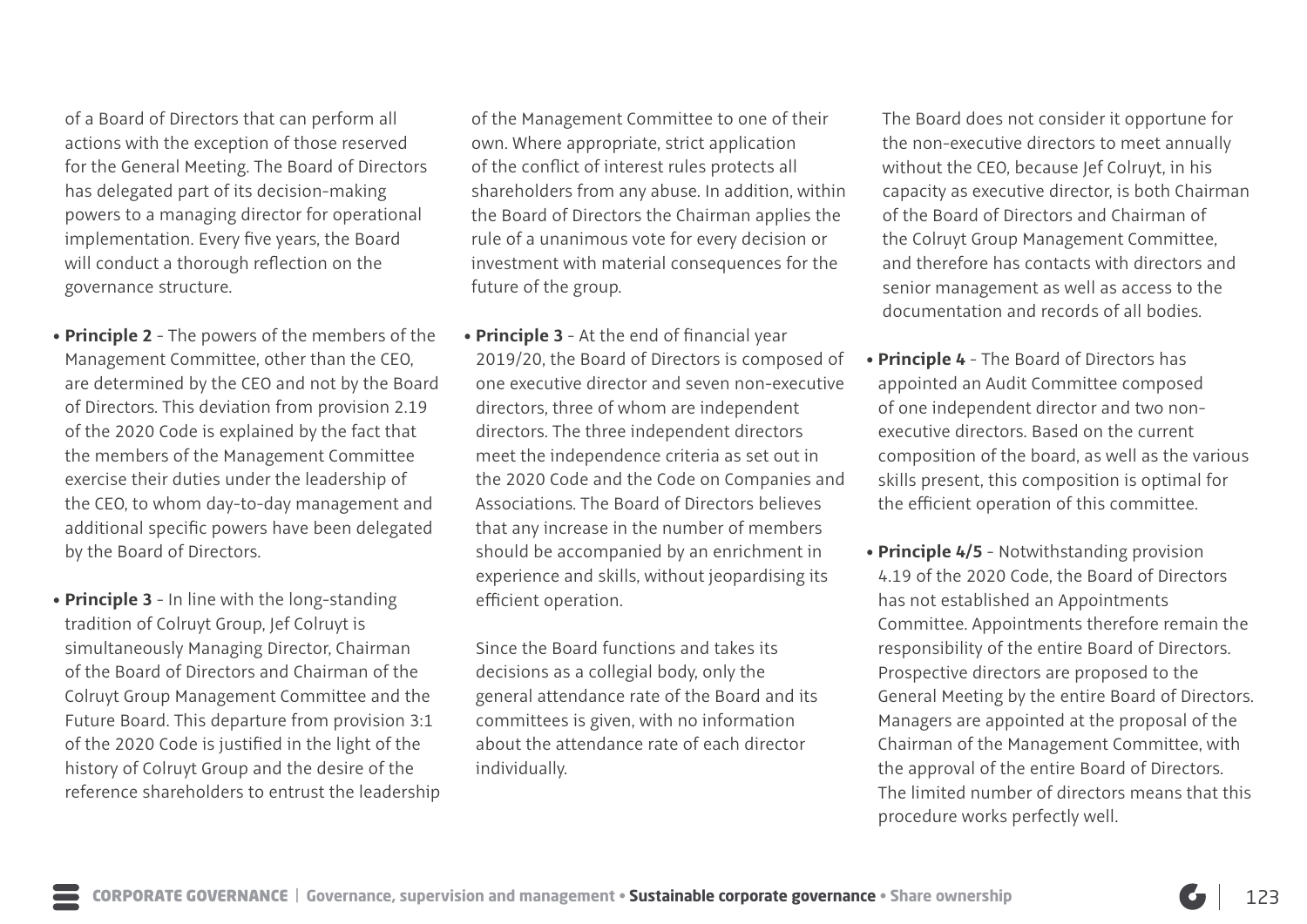• **Principle 7** - The Board of Directors has opted not to grant share-related payments to directors or executive management. Non-executive directors do not receive remuneration in the form of shares of the company and members of the executive management are not required to hold a minimum threshold of shares in the company. The group wishes in this way to avoid any form of speculative behaviour.

This deviation from provisions 7.6 and 7.9 of the 2020 Code is justified, since the Board of Directors has a dual role in our one-tier board model, which is to support entrepreneurship on the one hand and to ensure effective supervision and control on the other. To avoid the granting of shares to them increasing the likelihood of a conflict of interest, non-executive directors do not receive performance-related remuneration or share-based compensation. The Board of Directors is of the opinion that the directors and executive management are sufficiently focused on sustainable long-term value creation.

With regard to provision 7.12 of the 2020 Code, the Board of Directors has decided for the time being not to avail of the option to reclaim variable compensation paid or to withhold payment of the same, as considerable uncertainty remains as to

the legal validity and enforceability under Belgian law of a right of recovery of variable remuneration in favour of the company.

The Board of Directors will reassess the outlines of the remuneration policy, including the sharebased compensation, on an annual basis.

- **Principle 9** With a view to the efficient and effective functioning of its governing bodies, the Board evaluates its own performance as well as that of the committees on a continuous basis. To ensure their commitment and constructive involvement in decision-making, the performance of the directors is also evaluated on an ongoing basis.
- Pursuant to the new Code on Companies and Associations, the articles of association may provide for double voting rights for registered shares that have been held by the shareholder for a minimum of 2 years. In view of their administrative complexity, the Board of Directors has decided not to propose double voting rights at this stage.

## 1.2. Charter

### **1.2.1. General Shareholders' Meeting**

The annual General Meeting of Shareholders takes place on the last Wednesday of the month of September at 16h00 at the registered office. If this day is a public holiday, the meeting will be held on the next working day.

The Board of Directors and the auditor may convene the General Meeting and set the agenda.

The General Meeting must also be convened within three weeks of the request, written or otherwise, of shareholders who together represent at least one tenth of the capital.

All General Meetings are convened in accordance with the law

One or more shareholders who together hold at least 3% of the capital, and who satisfy the statutory formalities to participate in the meeting, may have items placed on the agenda of the meeting and submit motions. The formalities for having agenda items and proposals registered must take place in accordance with the statutory requirement and must be made known to the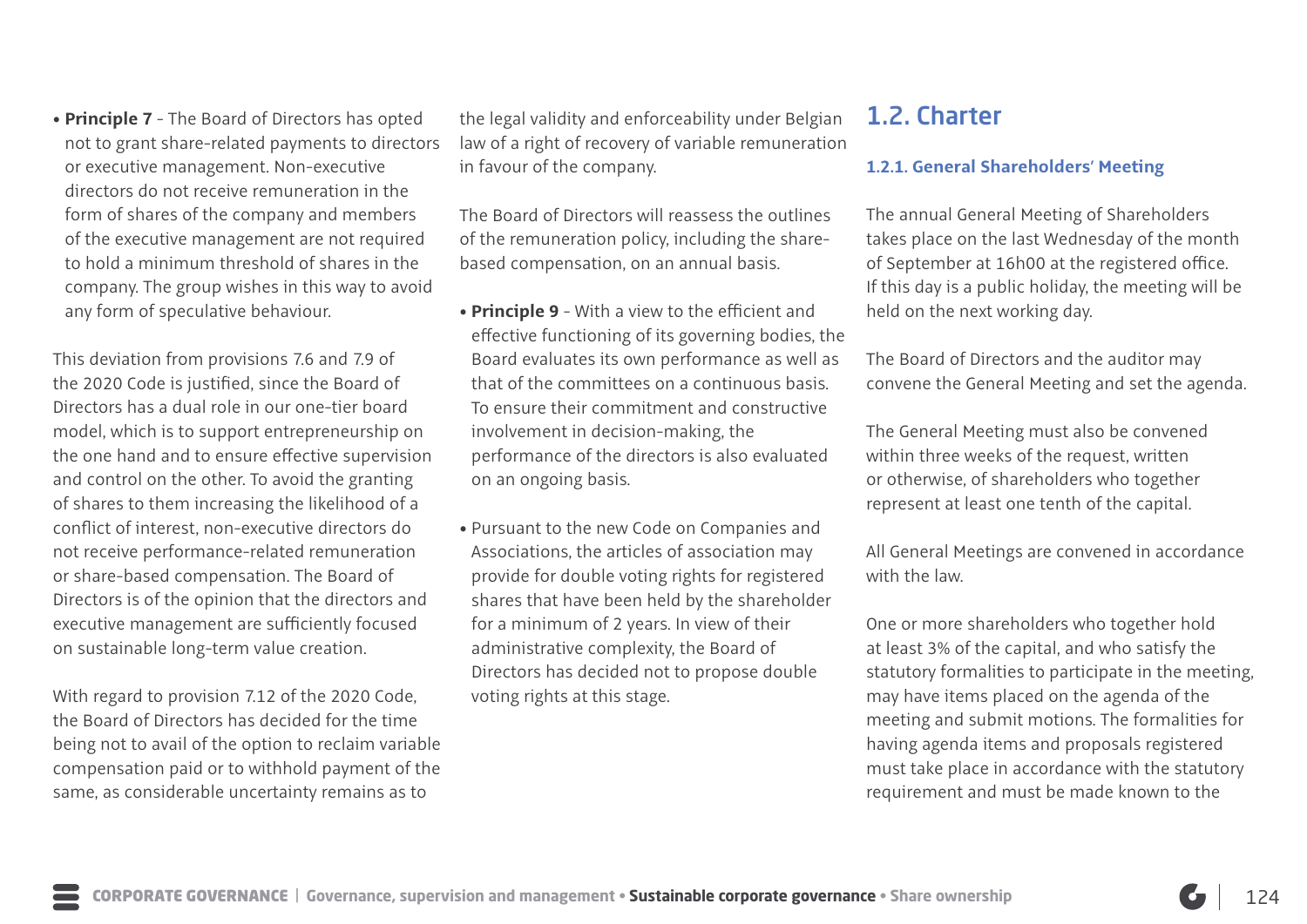company no later than the 22nd day before the meeting.

Each share entitles its owner to one vote. In order to be admitted to the meeting, before the opening of the meeting, each owner of shares must provide proof of his capacity as shareholder by having his shares registered in the books, at the latest on the registration date, and he must also inform the company in writing of his intention to participate in the meeting, at the latest on the sixth day before the date of the meeting.

The shares are either registered or dematerialised. The registered shares are entered in the company's register of shareholders. In accordance with Article 7:35 of the Code on Companies and Associations, dematerialised shares must be registered in an account of a recognised account holder or settlement institution.

Shareholders vote in person or by proxy. The proxy must be appointed in accordance with article 28 of the articles of association. Each proxy must have satisfied the conditions for being admitted to the meeting. Except in the cases provided for by law, a shareholder may only appoint one person per meeting as proxy.

Shareholders who satisfy the legal and statutory formalities for admission to the meeting, as stipulated in article 27 of the articles of association, may put their questions in writing at the company's registered office or electronically, as soon as the notice of the meeting is published and no later than the sixth day before the start of the meeting. This right to put questions is regulated by article 32 of the articles of association.

The Board of Directors may decide to organise the General Meeting in a digital format. If necessary, the Board will explicitly state this in the notice convening the meeting. The Company will then make available to the shareholders an electronic means of communication through which the remote shareholders can participate directly, simultaneously and without interruption in the discussions and deliberations of the General Meeting, and through which they can also exercise rights to vote and to put questions. The Board of Directors may impose additional conditions on the electronic means of communication used, with the sole objective of guaranteeing the security of the means of communication.

The General Meeting may not deliberate on items that are not on the agenda.

### **1.2.2. Board of Directors**

### **COMPOSITION**

The composition of the Board of Directors is the result of the structure of the share ownership of the company, in which family shareholders are reference shareholders. As evidenced by the past, the family shareholders ensure the stability and continuity of the company, and thus protect the interests of all shareholders. They choose to propose a limited number of representatives with diverse backgrounds, extensive experience and sound knowledge of the company as directors. The directors form a small team with the necessary flexibility and efficiency to be able to adapt constantly to market events and opportunities.

There are no rules in the articles of association regarding the appointment of the directors and the renewal of their appointments. However, the Board of Directors has decided to nominate candidates for terms of no more than four years, which may or may not be renewed.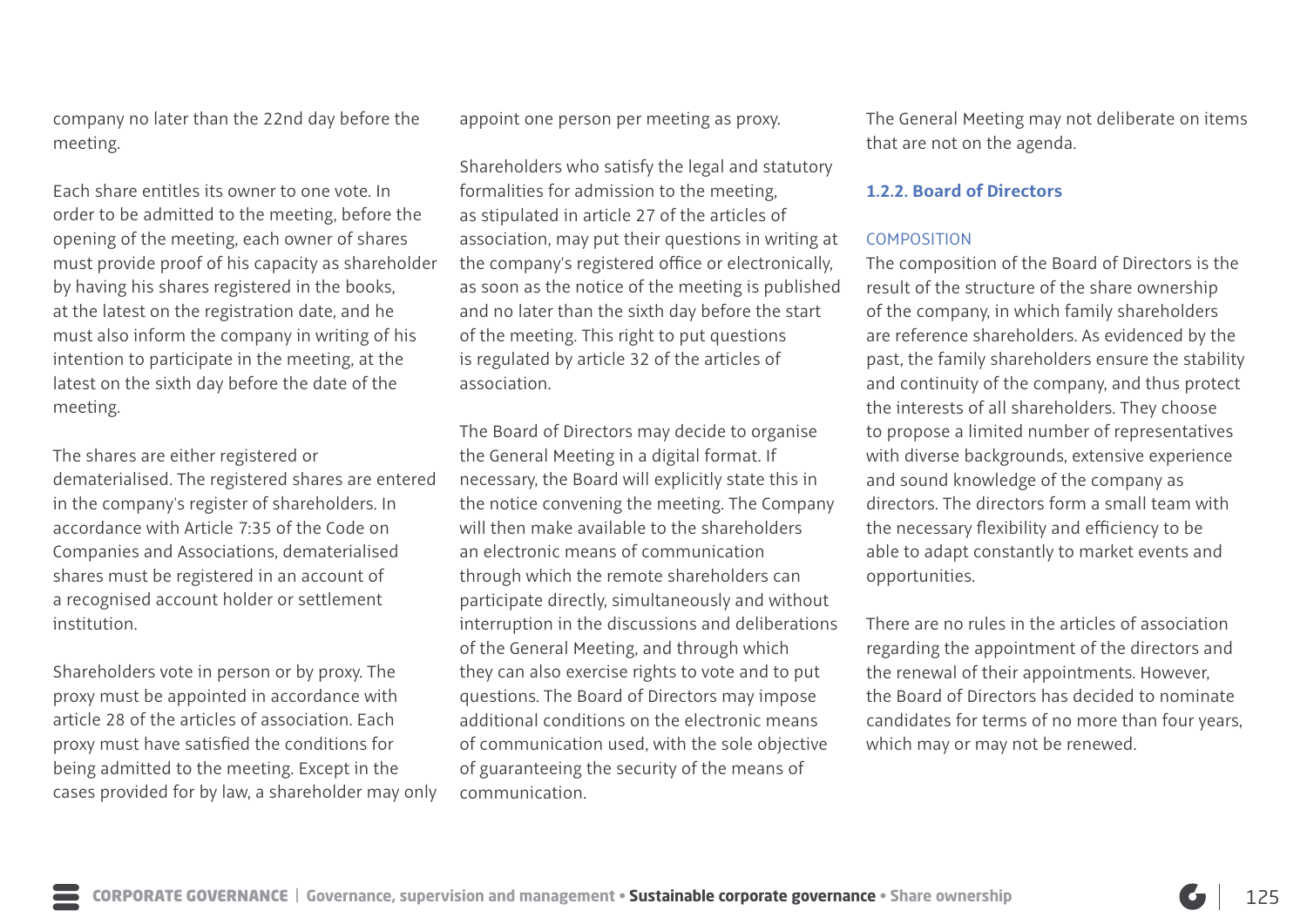The General Meeting has the exclusive right to appoint the directors. Directors can be dismissed ad nutum, but the General Meeting can, on dismissing them, grant a severance payment or notice period.

Since March 2019, three independent directors have been active on the Board. The Board of Directors believes that an increase in the number of members should be accompanied by an enrichment in skills and experience supporting the development of Colruyt Group. At the end of financial year 2020/21, the Board of Directors is composed of one executive director and seven non-executive directors, three of whom are independent directors.

In line with the long-standing tradition of Colruyt Group, Jef Colruyt is both Chairman of the Board of Directors and Chairman of the Colruyt Group Management Committee and the Future Board. This departure from the recommendations of the Belgian Corporate Governance Code 2020 is justified in the light of the history of Colruyt Group and the desire of the reference shareholders to entrust the leadership of the Management Committee to one of their own.



FUNCTIONING OF THE BOARD OF DIRECTORS The Board of Directors meets every quarter according to a predetermined schedule. Meetings are always held in September, December, March and June. When necessary, interim meetings are held to discuss specific subjects or to make decisions within specific time frames.

The Board of Directors may only take valid decisions if at least half of the members of the board are present or represented. All decisions of the Board of Directors are taken by an absolute majority of votes. In the event of a tie, the vote of the Chairman is decisive.

During the quarterly meetings of the Board of Directors, opinions are exchanged and decisions are taken on general strategic, cultural,

economic, commercial, financial and accounting matters concerning the companies that belong to the group. This is done on the basis of a dossier, which, in addition to the consolidated information on Colruyt Group, also contains extensive information on each of the activities of the group and its various companies, as well as on the application of the sustainability policy. Fixed items on the agenda include the discussion and approval of the annual and half-yearly results and their publication, the financial outlook, investment prospects, investment dossiers and the discussion of the activity reports per sector of Colruyt Group. All directors are invited, on a regular basis, to report on their activities or management and, if necessary, to report on the progress of the sustainability projects. The board discusses the findings as discussed in the Audit and Remuneration Committees and decides on their recommendations. The directors receive their dossiers at least five days prior to the meeting.

### COMMITTEES WITHIN THE BOARD OF DIRECTORS

The Board of Directors has had an **Audit Committee** since September 2006. This committee liaises with the group's Management Committee and the auditor. Since the 2019/20 financial year, the Audit Committee has included,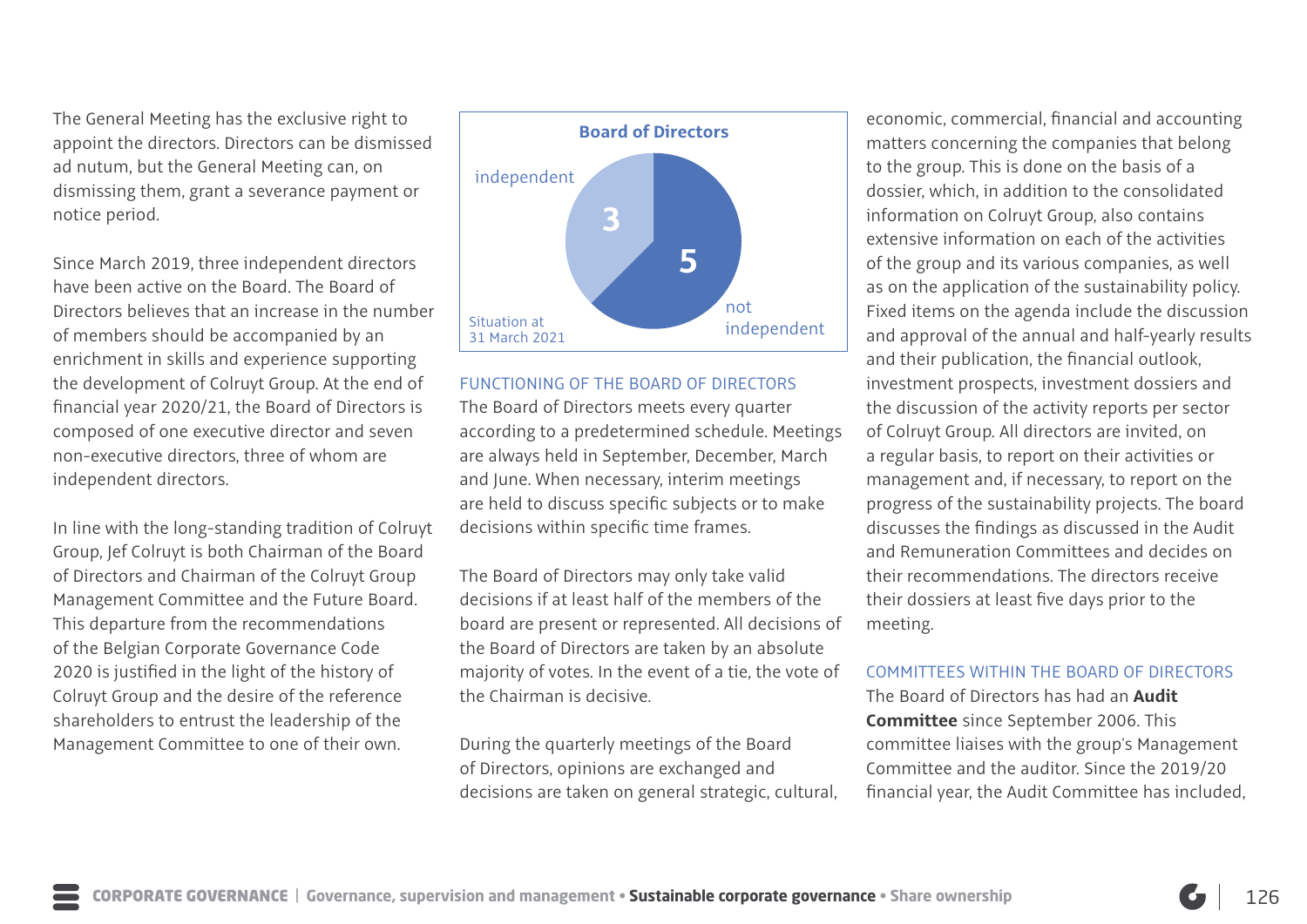as independent director within the meaning of Article 7:87 of the Belgian Code on Companies and Associations, Fast Forward Services BV (with Ms Rika Coppens as its permanent representative). Ms Coppens has many years' experience in general and financial management and holds independent directorships in other companies.

All members of the Audit Committee possess the necessary experience and financial knowledge to be able to properly fulfil their role. In general, the role of the Audit Committee is to supervise the correctness of the quantitative (accounting and financial) information of Colruyt Group for the Board of Directors, the shareholders and third parties from the financial world and to report its findings in this respect to the Board of Directors. The operation of the Audit Committee is also discussed in point 2 of this Corporate Governance chapter. The members of the Audit Committee receive no special remuneration as members of this committee.

The Board of Directors has also had a **Remuneration Committee** since September 2011. The Remuneration Committee fulfils the roles described in article 7:100 § 5 of the Code on Companies and Associations regarding remuneration policy (in the broadest sense) for directors and members of the Management Committee. The Remuneration Committee also prepares the remuneration report for the Board of Directors each year. After approval by the entire board, this remuneration report is added to the corporate governance statement. The explanation of the remuneration report for the General Meeting of Shareholders, as well as its communication to the Works Council, also come under the responsibility of the Remuneration Committee.

The members of the Remuneration Committee receive no special remuneration as members of this committee.

Both the Audit Committee and the Remuneration Committee have fulfilled their tasks on the basis of the internal regulations, which can be consulted on our website colruytgroup.com/ investors/ shareholders. At the quarterly meetings of the Board of Directors, both committees report on their findings and present their recommendations to the Board of Directors for approval. On the basis of an informal evaluation, each year both committees review their internal operations and report on this to the Board of Directors.

In view of the small number of members of the Board of Directors, there is currently no Appointments Committee.

#### REMUNERATION

There is no protocol regarding the performance of the role of director. It is not customary to grant loans or advances to directors. Directors do not receive bonuses or share-related incentive programmes, or benefits in kind or benefits attached to a pension plan. In his capacity as CEO the managing director receives the same remuneration elements and benefits as the remaining executive management of Colruyt Group. The remuneration of the directors and CEO (individually) and members of the Management Committee (collectively) are published in the remuneration report under point 2.4.

### **1.2.3. Day-to-day management**

Under the chairmanship of Jef Colruyt, the Colruyt Group Management Committee consists of the General Managers of the group's various commercial and production activities and the managers of the corporate services (Finance, People & Organisation, Business Processes & Systems, Technics, Real Estate & Energy, Customer Communication & Experiences and Corporate Marketing).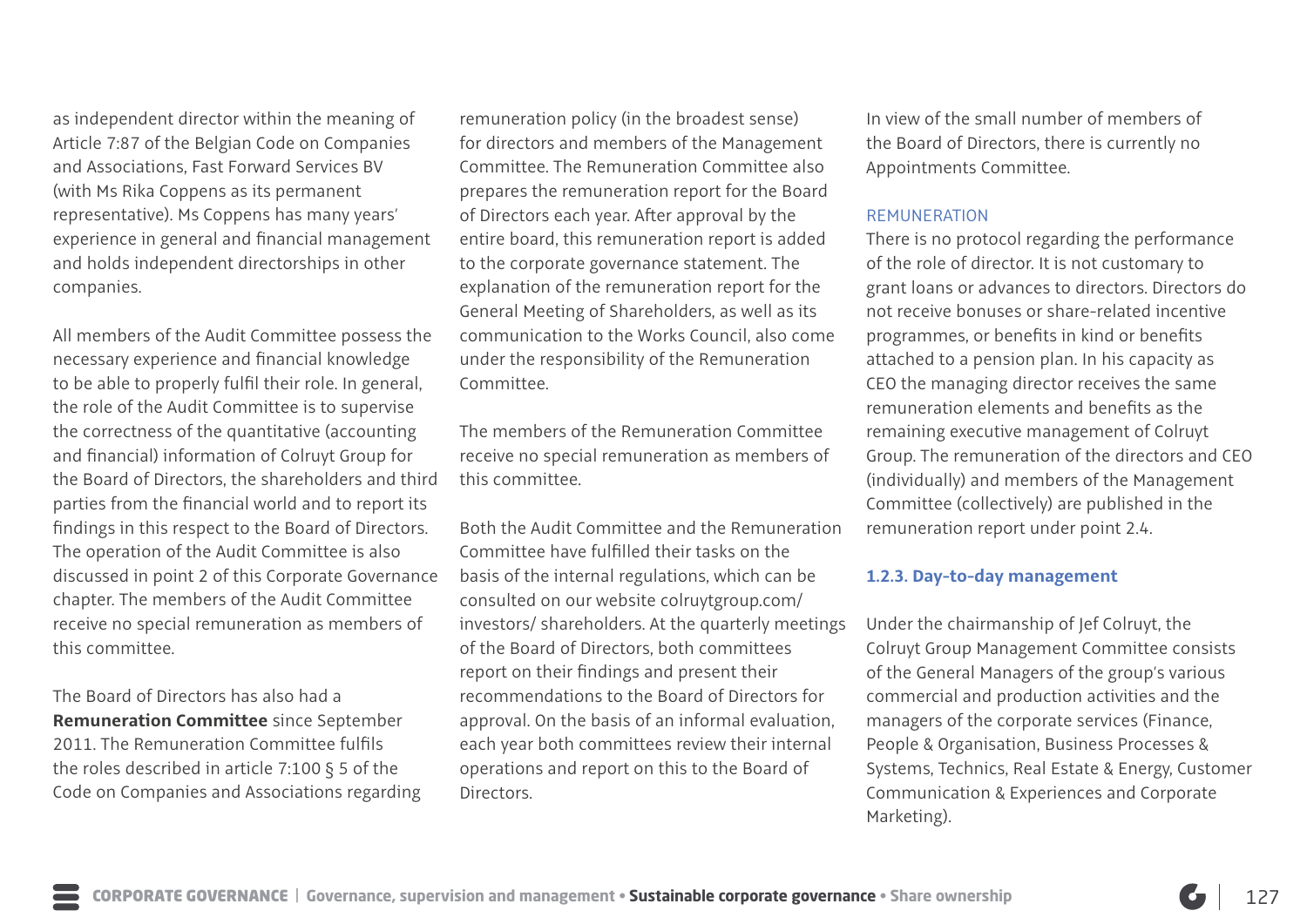The Colruyt Group Management Committee determines general strategy and policy options at group level and coordinates the group's various activities and corporate services.

The General Future Board consists of all managers of Colruyt Group. As a consultation and contact platform, it focuses primarily on the group's long-term development and consults on Colruyt Group's common vision and objectives.

Management Committee and Future Board meetings are scheduled at fixed intervals, every four and eight weeks respectively, and are chaired by Jef Colruyt, Chairman of the Management Committee.

Every month, plateau meetings are held where the general policy lines for retail activities and corporate services are developed.

Since 2018/19, a Future Board meets periodically for each sub-activity, and umbrella domain boards have been established to help define the strategy to be followed around specific themes such as 'sustainable entrepreneurship', 'innovation', 'pricing policy', 'logistics', 'marketing', 'purchasing', 'information management', 'human resources policy', and so on.

There are also fortnightly/monthly management meetings, chaired by the general managers, with the managers of the various activities and corporate services. The practical implementation of the chosen policy options takes place here.

The day-to-day management of the company is in the hands of managing director Jef Colruyt, who in turn mandates a number of powers internally to COO Retail Marc Hofman and to the general managers of the commercial activities and the managers of the corporate services (Finance, People & Organisation, Business Processes & Systems, Technics, Real Estate & Energy, Customer Communication & Experiences and Corporate Marketing).

Each manager listed as a member of the Future Board, is required, separately within his/ her department, to ensure compliance with all statutory, regulatory, organisational and contractual provisions and bears responsibility in the event of a breach.

With the exception of Jef Colruyt, the members of the Colruyt Group Management Committee are bound to their employer by contracts of employment.

### **1.2.4. Diversity policy**

Colruyt Group carefully applies Article 3:6 (§2.6° and §4) of the Code on Companies and Associations regarding information on the diversity policy pursued. In general terms, an equality principle is applied within Colruyt Group, whereby each employee is selected and coached in their career based on factors such as competencies, talents and skills. As a result, our diversity policy forms part of our DNA and emanates from our core value 'respect'. The group is convinced that diversity of employees (including in terms of age, gender, cultural and professional background) is an absolute asset for a fresh, agile and growing company. A company which also operates in a society characterised by diversity. We endeavour to display this throughout the organisation, including in the management teams. Aiming for teams that are as diverse as possible at all levels of management raises the quality of leadership and therefore inherently contributes to the realisation of the group's strategy.

The Board of Directors of the Company consists of representatives with sufficient diversity of backgrounds, competences and experience, who support the development of Colruyt Group. In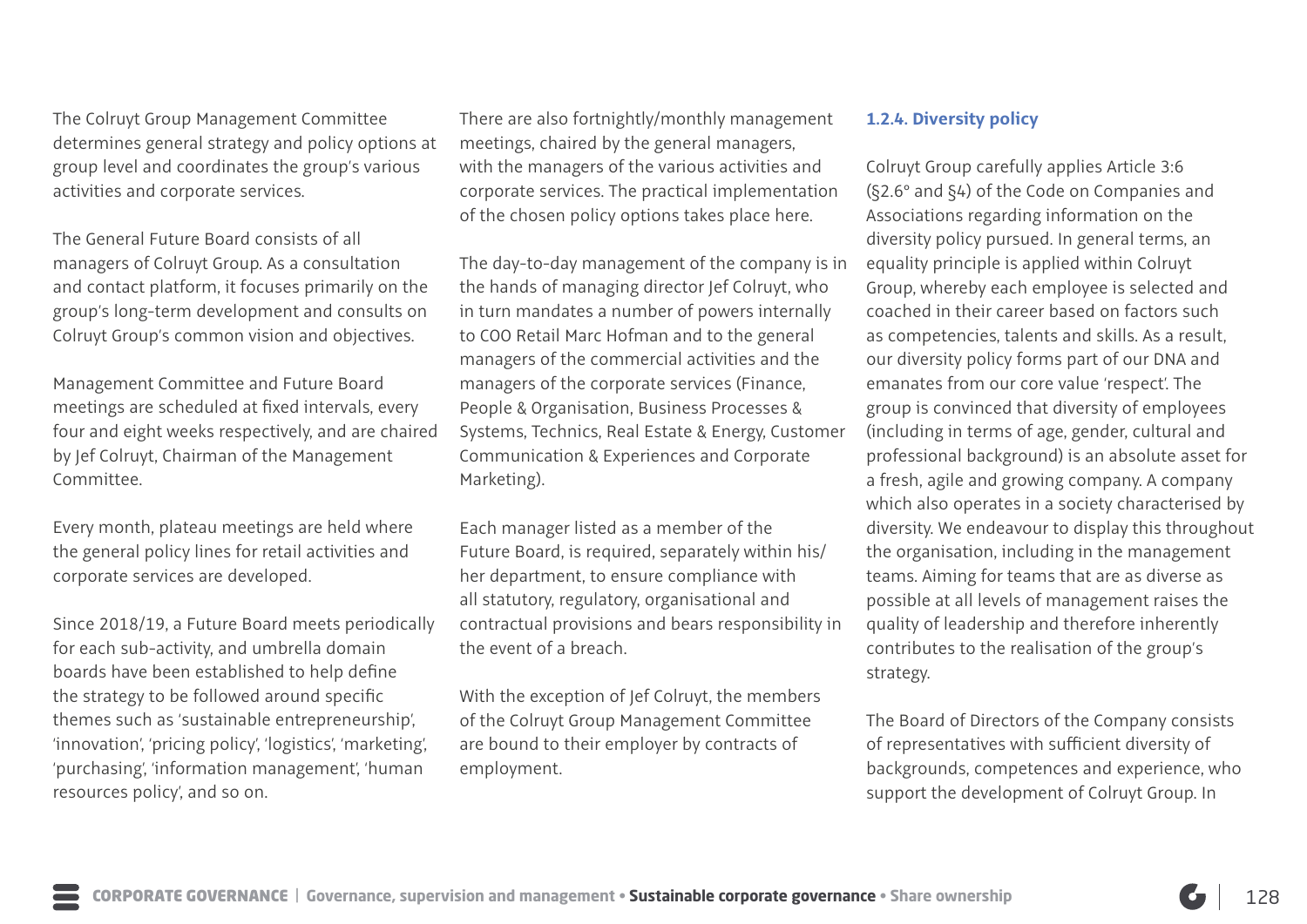this way, the board members representing the family shareholders can present a thorough knowledge of the company. Director Jef Colruyt has held several roles in the company since 1984, becoming Chairman of the Board of Directors at the end of 1994 and since then managing the entire operation as CEO. Director Wim Colruyt has an IT-technical background and is well versed in business architecture. Finally, director Hilde Cerstelotte is an expert in the field of work simplification. Directors Frans Colruyt and Dries Colpaert have played active roles within the group in the past. As COO Retail, Frans Colruyt has managed all retail activities in the group, while Dries Colpaert has headed up the retail and foodservice activities in France. The independent directors can also present solid credentials. Astrid De Lathauwer has many years' expertise in HR policy, Chantal De Vrieze, as a CEO, is at home in general management and also in the IT world. Rika Coppens also has CEO experience both in retail and in HR services, and also brings comprehensive financial expertise.

The Council also scores well on gender diversity. Today the Board of Directors has four female directors: (i) Hilde Cerstelotte, permanent representative of Korys Business Services I NV, (ii) independent director Chantal De Vrieze,

permanent representative of 7 Capital SPRL, (iii) Astrid De Lathauwer, permanent representative of ADL CommV and (iv), since March 2019, independent director Rika Coppens, permanent representative of Fast Forward Services BV. In this way the board complies with article 7:86 of the Code on Companies and Associations which stipulates that, from 2017, at least one third of the members of the Boards of Directors of listed companies must be of a different gender than that of the other members. Since October 2015, the Management Committee has one female member.



More detailed information about diversity in Colruyt Group and the non-financial information which must be reported can be found under 'Who are we?' and 'Corporate Sustainability'.

### **1.2.5. Appropriation of profit - dividend policy**

At the proposal of the Board of Directors, the General Meeting may decide to allocate the distributable profit entirely or partially to a free reserve or to carry it forward to the following financial year.

The Board of Directors endeavours to increase the annual dividend per share at least in proportion to the increase in group profit. Although this is not a fixed rule, at least one third of the economic group profit is paid out annually.

According to the articles of association, at least 5% of the net profit for appropriation must be allocated to the statutory reserve fund. This deduction is no longer mandatory within the limits determined by law. At least 90% of the balance (excluding the employee profit sharing) is reserved for the shareholders and a maximum of 10% for the directors.

### **1.2.6. Shareholders / Shares**

#### TRANSPARENCY NOTIFICATION

Every shareholder who holds at least 5% of the voting rights must comply with the Act of 2 May 2007 on the disclosure of significant holdings, the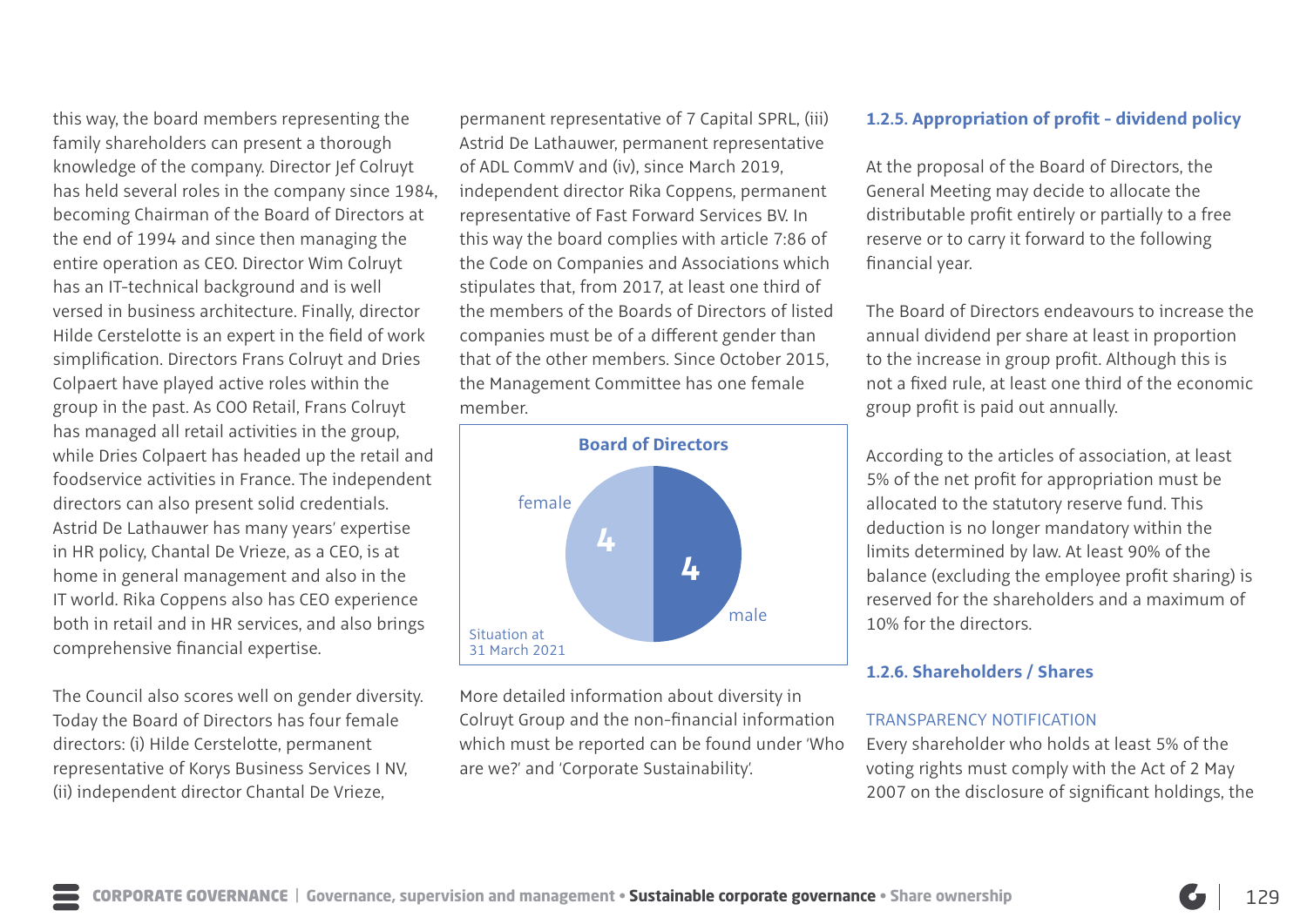Royal Decree of 14 February 2008 and the Code on Companies and Associations.

The statutory thresholds per 5% bracket apply. To this end, those concerned must send a notification to the Financial Services and Markets Authority (FSMA) and to the Company.

The most recent transparency notification received is always published in the Company's annual report and on the website at colruytgroup. com/ investors/shareholders.

The most recent transparency notification shows that a reference shareholder group exists within the share ownership structure. The Colruyt family and relatives, Colruyt Group and Sofina NV are shareholders acting in concert. These shareholders have also reported that they hold more than 30% of the issued securities with voting rights, on the basis of the Act of 1 April 2007 on public takeover bids. Under the existing agreements, the mutual consultation agreement between the Colruyt family and relatives and Colruyt Group on the one hand and Sofina NV on the other end will expire not later than the end of September 2021. This does not affect the mutual consultation agreement between the Colruyt family and relatives.

### INSIDE INFORMATION - MEASURES TO PREVENT MARKET ABUSE AND THE USE OF INSIDE INFORMATION

Etn. Fr. Colruyt NV has drawn up trading regulations containing measures to prevent market abuse and the use of inside information. These regulations were adapted further to the Market Abuse Regulation (MAR), which came into force on 3 July 2016.

With regard to transactions for their own account in shares of the Company or in derivatives or other related financial instruments by directors and other persons with executive responsibilities, the Board of Directors of Etn. Fr. Colruyt NV has drawn up a series of rules regarding the execution of such transactions and their disclosure (referred to below as the 'trading regulations').

The trading regulations apply to the members of the Board of Directors, the members of the Management Committee and all key employees of Etn. Fr. Colruyt NV and its subsidiaries, who, due to their position or employment at Colruyt Group, have regular or occasional access to prior information as a result of their participation in operations involving price-sensitive information (referred to below as 'insiders'). It is absolutely forbidden for insiders of Etn. Fr. Colruyt NV and its subsidiaries to engage in insider trading or to

share this inside information with others.

Etn. Fr. Colruyt NV has appointed an internal supervisor who is responsible for monitoring compliance with these trading regulations. Unless otherwise announced, the supervisor is the Secretary of the Board of Directors. His tasks include drawing up and maintaining a list of insiders, co-determining closed and restricted periods, checking transactions, granting clearing, etc. Etn. Fr. Colruyt NV has specified a number of periods during which transactions in financial instruments are prohibited. The periods in which no trading of shares may take place are determined by the CFO. In addition, the supervisor may insert additional restricted periods during all other periods which are regarded as sensitive, when people have knowledge of sensitive information which has not yet been published. Insiders are alerted regularly (in writing) to the existence of closed and restricted periods and the statutory and administrative obligations connected to them relating to the abuse or unlawful distribution of this confidential information.

Outside of restricted periods, directors, all persons with executive responsibilities and the key employees involved must inform the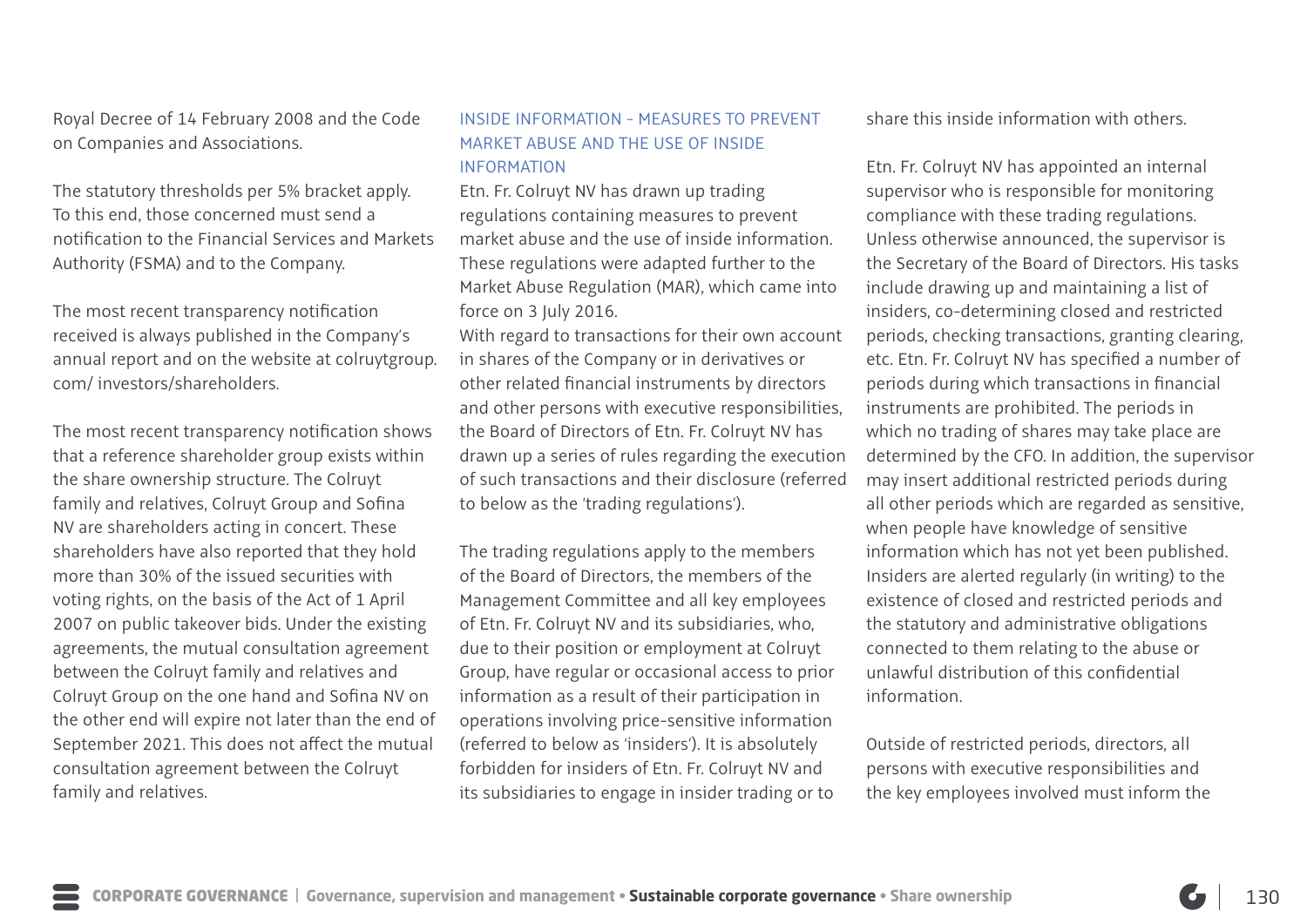supervisor before entering into a transaction in financial instruments of the company. For members of the Board of Directors and the Management Committee, the trading regulations contain an additional requirement to inform the supervisor at all times before they intend to acquire or dispose of financial instruments, directly or indirectly. Once the transaction has been concluded, the directors and members of the Management Committee must also inform the supervisor of this in writing.

All persons with executive responsibility within Etn. Fr. Colruyt NV and its subsidiaries and, if applicable, those closely associated with these persons, must inform the Financial Services and Markets Authority (FSMA) of transactions executed in their name (or on their behalf) in shares, derivatives or other related financial instruments of the company. They can also request the supervisor of the Company to fulfil the notification obligation to the FSMA in their place.

Finally, in accordance with the Act of 2 August 2002, the Royal Decree of 5 March 2006 and the MAR of 3 July 2016, Etn. Fr. Colruyt NV maintains lists of employees or persons who work for it or its subsidiaries under a contract of employment or the like, and who have regular or sporadic access to prior information in one way or another, due to their participation in an operation involving price-sensitive information. Each person whose name is on the list(s) is informed of this and is requested to read and sign the trading regulations. In so doing, they acknowledge that they are aware of their status as an insider and conscious of the related statutory and administrative obligations associated with this inside information..

### **1.2.7. Information for shareholders**

All useful information for shareholders is published on our website at colruytgroup.com/ investors/shareholders. Any interested persons may register with the Company to be informed automatically by e-mail alerts whenever the website is updated or when new financial information is published on the website.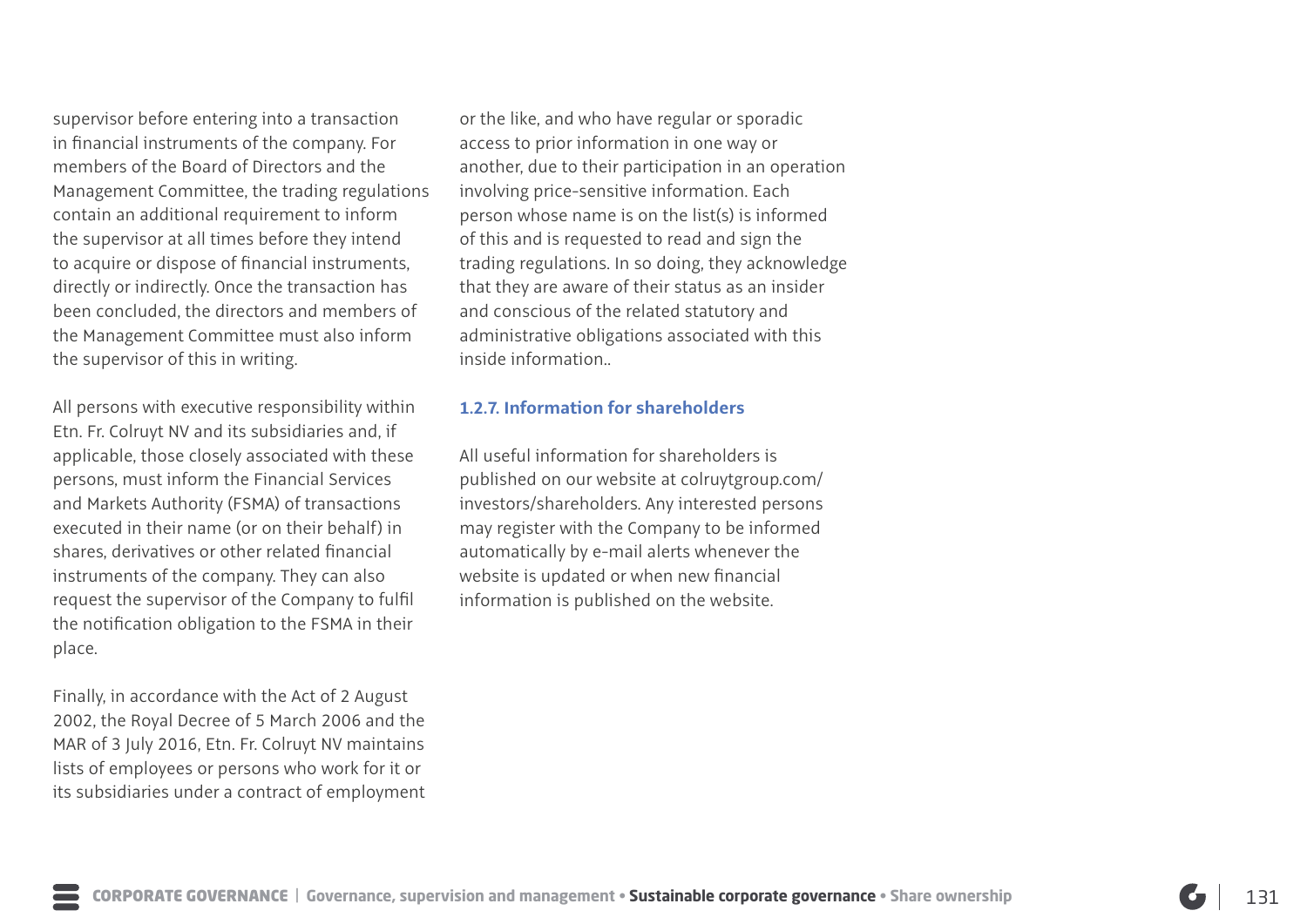# 2. Events during the financial year

# 2.1. Audit Committee

Since the end of September 2020, Rika Coppens, permanent representative of Fast Forward Services BV, has taken over the chairmanship from François Gillet who had been chairman since the committee was set up in 2006 (and whose directorship ended after the General Meeting of September 2020). Non-executive directors Wim Colruyt, permanent representative of Korys Business Services III NV, and Dries Colpaert, permanent representative of Korys NV, are the other permanent members of the committee.

The internal rules of the Audit Committee are published at colruytgroup.com/investors/ shareholders.

Chaired by François Gillet, the Audit committee met on 5 June 2020 and 18 September 2020. On 4 December 2020 and 19 March 2021, the committee was chaired by Rika Coppens, permanent representative of Fast Forward Services BV. Due to the COVID-19 epidemic, all meetings could also be followed via video conference. All members of the committee were present at every meeting with the exception of 1 absentee during the 18 September 2020 meeting. On each occasion, the figures in the working document for the meeting of the Board of Directors were examined in detail and explained by the finance department. The auditor is invited to attend all meetings and also presents his audit approach and his findings from the audit of the half-yearly and annual results. The Risk Management Cell (internal audit) of Colruyt Group also drafted a quarterly report for the Audit Committee on each occasion. The experts of the consolidation cell are also regularly invited to explain the application of the IFRS standards. The recommendations and findings of the Audit Committee are a fixed item on the agenda of meetings of the Board of Directors.

## 2.2. Remuneration Committee

The Remuneration Committee was formed in September 2011. Independent director Astrid De Lathauwer, permanent representative of ADL CV, has fulfilled the role of Chairman since its formation. Non-executive director Hilde Cerstelotte, permanent representative of Korys Business Services I NV, and independent director Chantal De Vrieze, permanent representative of 7 Capital SRL, are also permanent members of the Remuneration Committee.

The Remuneration Committee has published its internal rules on our website at colruytgroup. com/investors/shareholders. Chaired by Astrid De Lathauwer, the Remuneration Committee held its regular meetings on 5 June 2020, 23 September 2020, 4 December 2020 and 19 March 2021. The attendance rate at each meeting was 100%. Due to the COVID-19 epidemic, all meetings could also be followed via video conference.

The main objective of the meetings was to define, formalise and evaluate the general group remuneration policy at the proposal of the Chairman of the Management Committee of Colruyt Group. The fixed and variable remuneration components for the CEO (Jef Colruyt) and the entire Management Committee were also discussed by the Committee.

The Committee also formulated proposals concerning the remuneration of the members of the Board of Directors. The results of all these activities as well as the general principles of the remuneration policy, which must be approved every two years by the General Meeting, are set out in a Remuneration Report that is published in full under point 2.4. The final version of this report was finalised during the Remuneration Committee meeting of 4 June 2021.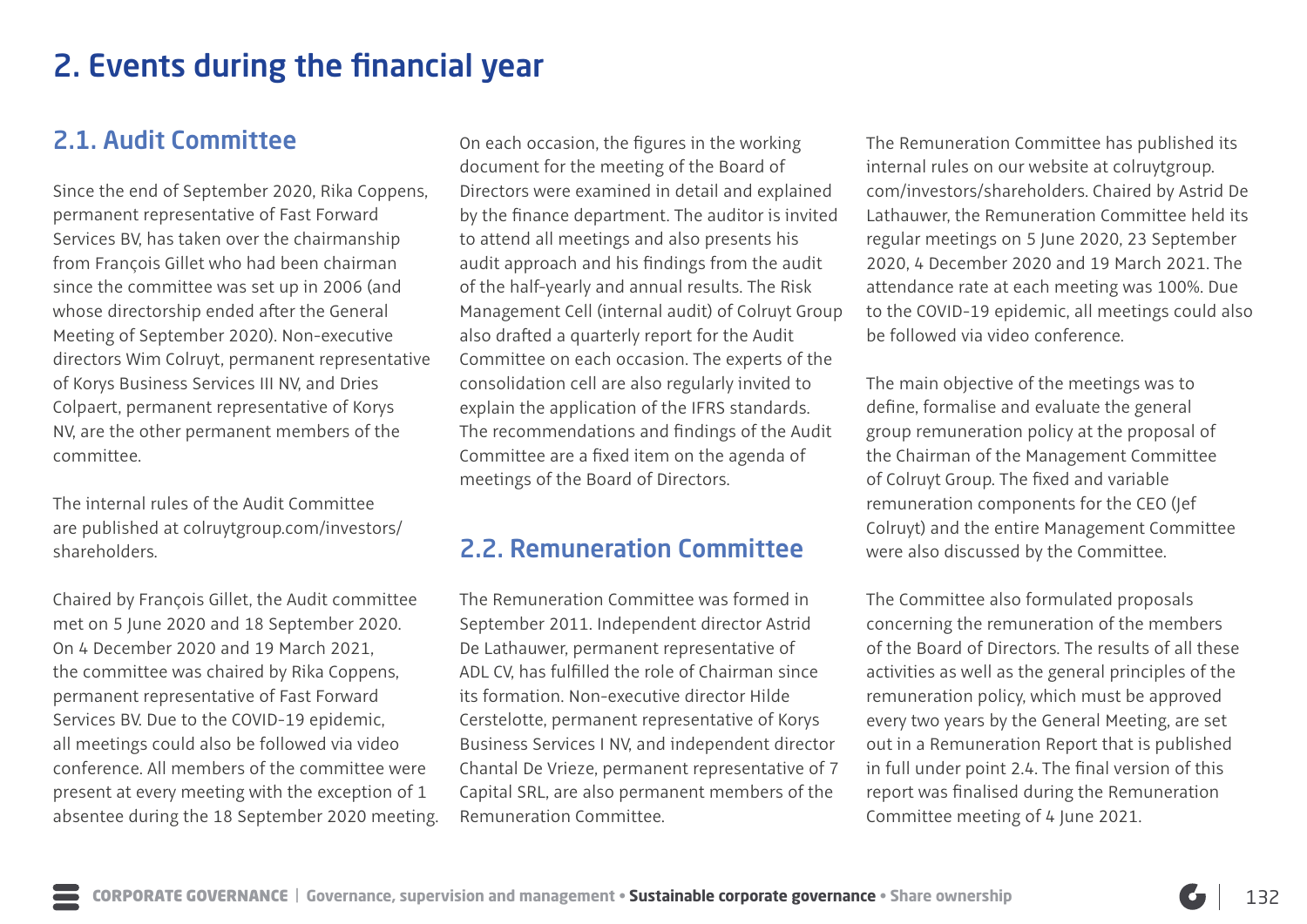The Compensation & Benefits Cell of the People & Organisation Department assisted the Committee at each meeting.

# 2.3. Meetings of the Board of Directors

The Board of Directors held its four ordinary quarterly meetings during this financial year, on 11 and 12 June 2020, 24 and 25 September 2020, 10 and 11 December 2020 and 25 and 26 March 2021. The main discussion points at the meetings were the evolution of the performance of the group's various store formats and trading activities. Owing to the COVID-19 pandemic, all board meetings were held at headquarters and simultaneously via video conference. This also applied to the board meeting in March, which normally takes place every year at Rochefortsur-Nenon (Dole, France). The meetings in June and December were preceded by half a day of information on the half-yearly and annual results presented by the finance department. During the December 2020 board meeting, in the context of the Sanchore project (cf. point 2.3.1), the conflict of interest procedure (article 7:96 Code on Companies and Associations) was applied. The average attendance rate of directors at the

aforementioned ordinary quarterly meetings can be summarised as follows: 97% in June 2020 and 100% in September 2020, December 2020 and March 2021.

Furthermore, the board held an additional meeting on 5 June 2020 to discuss the project Subscription to the issue of convertible bonds issued by Virya Energy (Aura 2 - cf. point 2.3.1.). During this meeting, the intra-group conflict of interest procedure of Article 7:97 of the Code on Companies and Associations was applied. All directors were present during this meeting. Finally, the board also held an additional board meeting on 24 August 2020 to decide on the termination of the Collishop activity. Only 1 director was excused at this hearing.

Other than the remuneration and variable pay of Jef Colruyt and the Aura 2 and Sanchore projects (cf. point 2.3.1. below), no other situations of possible conflicts of interest were reported by the directors. The fixed and variable remuneration of Jef Colruyt as a member of the Management Committee was discussed and finalised by the Remuneration Committee and approved by the Board of Directors, each time in the absence of the person concerned, who did not participate in the deliberations or the decision. The result of

these decisions is described in the Remuneration Report.

Finally, in the light of the mission and values of the group, at all meetings, the board evaluated the internal cooperation but also the interactions with the Audit and Remuneration Committees on a permanent basis.

## **2.3.1. Transactions with application of the conflict of interest rules**

2.3.1.1. Project Subscription to the issue of convertible bonds issued by Virya Energy (Aura 2) – Extract from the minutes of the Board of Directors meeting of 5 June 2020, with the decision of the committee of three independent directors – application of Art 7:97 of the Code on Companies and Associations

Virya Energy NV, a subsidiary of the Company, ("Virya") is considering the issuing of convertible bonds with a maturity of 24 months and at an interest rate of 2,86% per annum (respectively the "Initial Issue" and the "Initial Bonds"), to which its shareholders, the Company and Korys Investments NV ("Korys Investments"), intend to subscribe. The Company intends to subscribe to the Initial Bonds in an amount of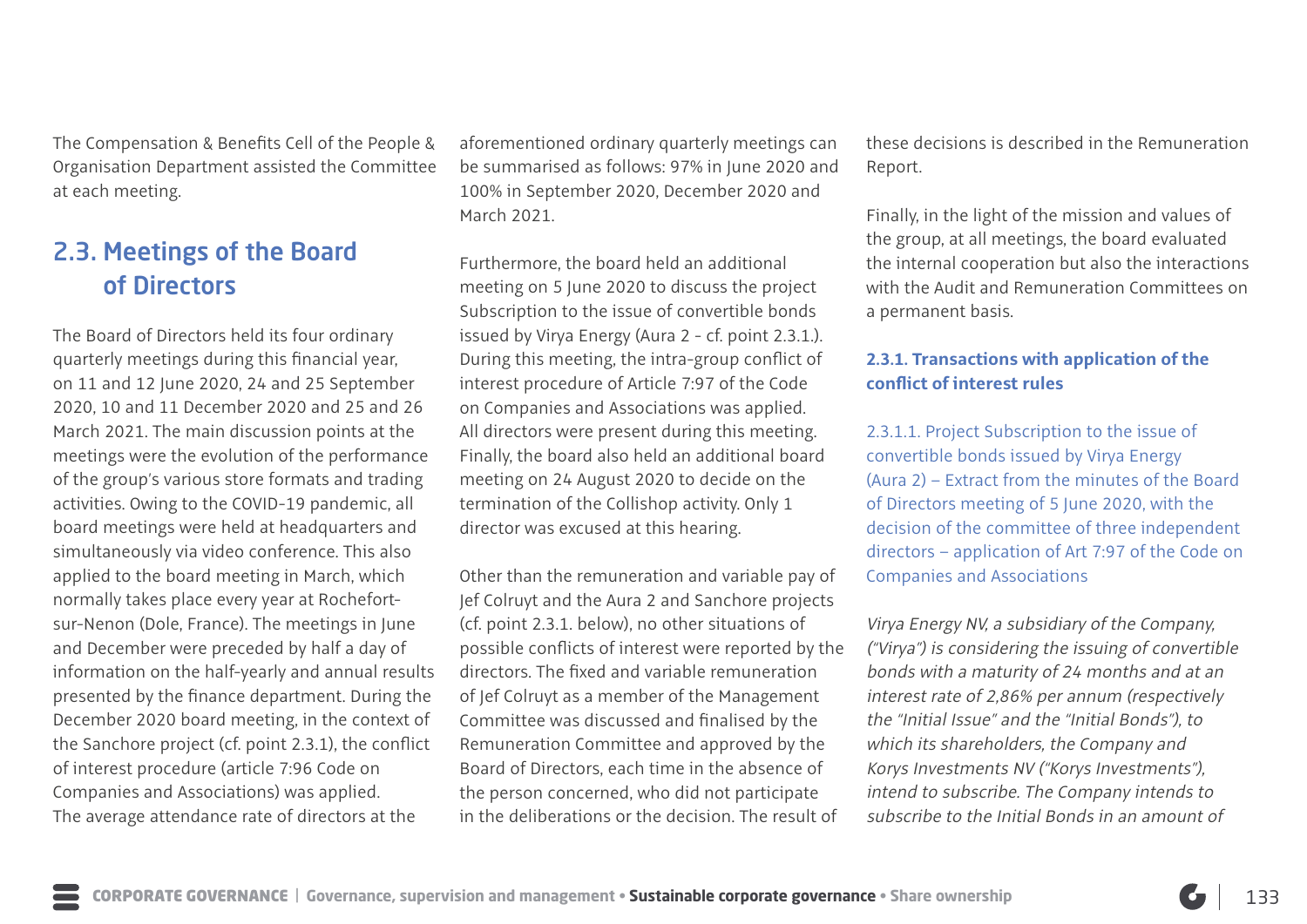EUR 63.910.129,52. Korys Investments intends to subscribe to the Initial Bonds in an additional amount of EUR 41.089.299,00, with the same maturity and interest rate. In addition, depending on its financial needs, Virya would have the option to issue additional convertible bonds in an aggregate amount of EUR 55.000.000 with the same terms as the Initial Bonds (the "Additional Bonds" and together with the Initial Bonds, the "Bonds"). The Company and Korys Investments intend to undertake, in a commitment letter to Virya, to subscribe to the Additional Bonds pro rata to their shareholding in Virya (the "Additional Issue" and together with the Initial Issue, the "Issue"). The Company and Korys Investments intend to fulfil their commitments in connection with the Additional Offering subject to conditions and for a period of one year from the Initial Issue.

The directors declare, each individually, that they do not have a conflict of interest of a financial nature within the meaning of Article 7:96 CCA with regard to the intended transaction.

The board of directors of the Company is required to decide on the following transactions that fall within the scope of the procedure provided for in Article 7:97 CCA (together, the "Transaction"):

- i. the issuance of the Bonds by Virya, subscribed to by the Company, and by Korys Investments; and
- ii. the subscription by the Company to certain Bonds issued by Virya.

Since the Transaction falls within the scope of article 7:97 CCA, the chairman of the board of directors on 7 May 2020 requested a committee of the 3 independent directors of the Company to issue a written, reasoned opinion as referred to in Article 7:97 CCA, if necessary assisted by an independent expert.

The procedure as provided for in Article 7:97 of the CCA has been complied with and the board of directors has taken note of the advice of the committee on 3 June 2020, that has come to the following conclusion:

"Given the above considerations, the Committee is of the opinion that the Transaction is not obviously unlawful in nature and that it is unlikely that the Transaction would lead to disadvantages for the Company that are not offset by benefits gained by the Company from the Transaction. The Committee therefore advises favourably on the proposed Transaction."

The board of directors takes note of the main terms of the Issue and discusses the opinion of

the committee. The board of directors decides to follow the opinion of the committee and to approve the Transaction, including the issuance of the Initial Bonds by Virya in an amount of EUR 104.999.428,52, to be subscribed to by the Company and by Korys Investments, and the subscription by the Company to certain Bonds issued by Virya in an amount of EUR 63.910.129,52, under the conditions described in the committee's opinion. The board of directors also decides to authorise two members of the Management Committee to execute these decisions, including a power of attorney to draw up and sign the final legal documentation necessary for the implementation of the Transaction, based on the established conditions and the negotiated term sheet, including any non-material changes that could still be required, and including a power of attorney to proceed with the public announcement of the Transaction, as referred to in Article 7:97, § 4/1 CCA. The approval of the board of directors also includes the authorisation for Virya to do everything necessary to implement the Transaction.

### STATUTORY AUDITOR'S OPINION

Based on our assessment, conducted in accordance with the International Standard on Review Engagements 2410 "Review of Interim Financial Information Performed by the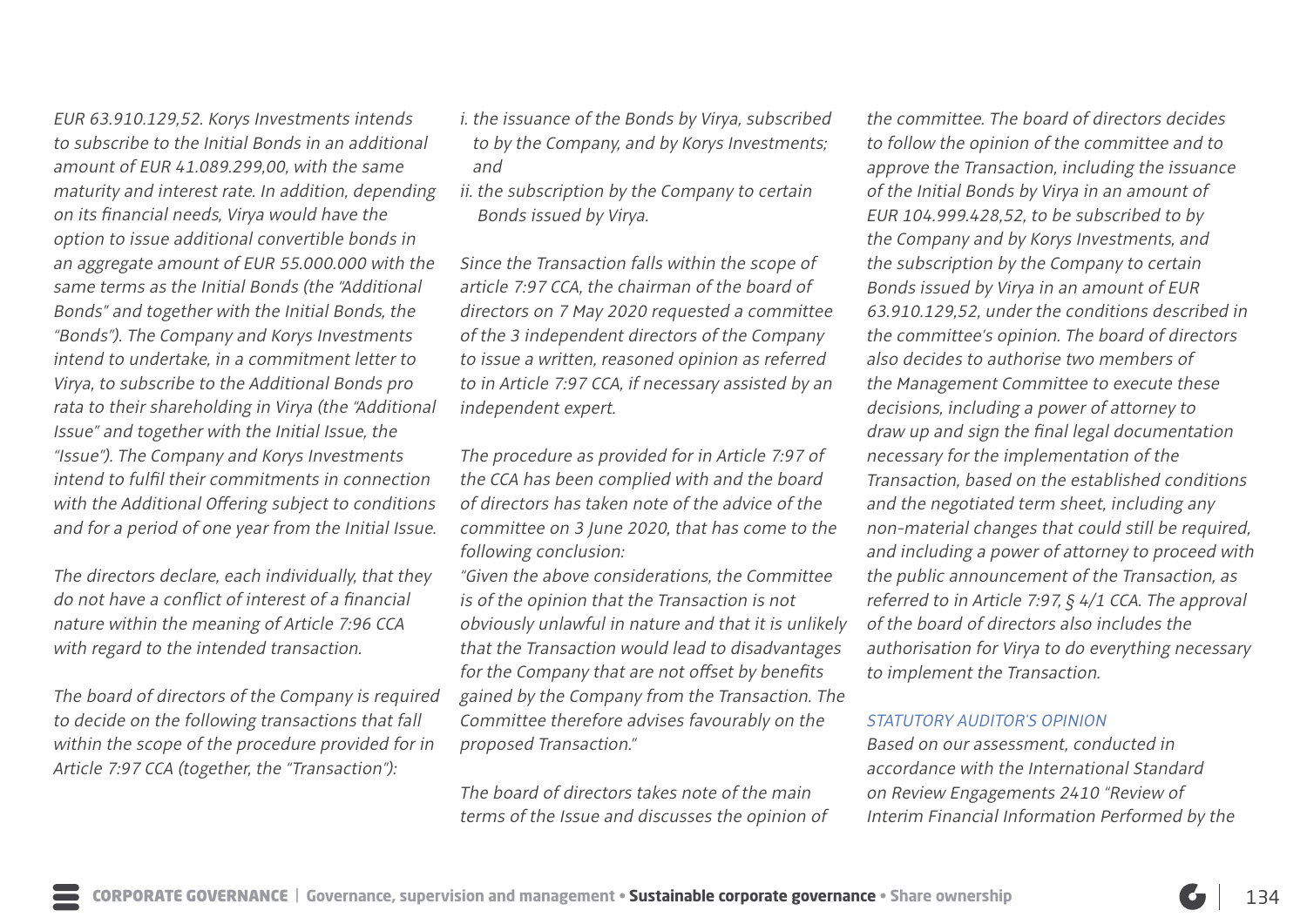Independent Auditor of the entity", nothing has come to our attention that causes us to believe that the accounting and financial data, included in the minutes of the Board of Directors and in the advice of the independent directors, both prepared in accordance with the requirements of Article 7:97 of the Code on Companies and Associations, might contain material inconsistencies compared to the information available to us in the course of our engagement. We do not express an opinion on the suitability or expediency of the transaction, nor on whether the transaction is lawful and fair ("no fairness opinion"). This report has been prepared solely to meet the requirements of Article 7:97 of the Code on Companies and Associations and may not be used for any other purpose.

Diegem, 5 June 2021 Ernst & Young Bedrijfsrevisoren CVBA, Represented by Daniël Wuyts Auditor

In accordance with Article 7:97, §4 of the Code on Companies and Associations, we also refer to the press release published on 12 June 2020, which can be consulted on our website www.colruytgroup.com/financial-press-releases.

2.3.1.2. Sanchore Project – Extract from the minutes of the Board of Directors meeting of 10 and 11 December 2020 – application of Art 7:96 of the Code on Companies and Associations

Korys intends to contribute the Indian wind farm structured in the holding company Korys Renewables Energy BV/Sanchore ("Sanchore") into Virya Energy in the course of the fourth quarter of financial year 2020/21. Before the meeting takes a decision on the contribution of the Sanchore wind farm, the following two directors make the following declarations:

- Mr Dries Colpaert, in his capacity as permanent representative of Korys NV, announces that Korys NV has an interest of a financial nature that conflicts with the interest of the Company with regard to the contribution by Korys NV of the Sanchore wind farm into Virya Energy NV. He announces that the interests of Korys NV in the contribution conflict with the interests of the Company, given that the consequences of the valuation of the contribution and of Virya Energy NV are not equal for Korys NV and the Company.
- Mr Jozef Colruyt, in his capacity as director, announces that he, as a shareholder in Korys NV, has an interest of a financial nature that conflicts with the interest of the Company

with regard to the contribution by Korys NV of the Sanchore wind farm into Virya Energy NV. He announces that the interests of Korys NV, and by extension his interest as an (indirect) shareholder in Korys NV, conflict with the interests of the Company in the contribution, as the consequences of the valuation of the contribution and of Virya Energy NV are not equal for Korys NV and the Company.

As a result, Mr Dries Colpaert, in his capacity as permanent representative of Korys NV (director), as well as Mr Jozef Colruyt, in his capacity as director, do not participate in the deliberation or voting on this item, as prescribed by Article 7:96 of the Code on Companies and Associations. The other directors, who can validly deliberate and decide together on the point concerned, have resolved as follows:

Sanchore is a wind farm that was developed by Colruyt Group at the beginning of 2018 and sold to Korys at the end of 2018. In the light of bringing all green energy activities together under the Virya Energy holding company, the Sanchore park in India will be contributed to Virya Energy. The transaction will take place through a contribution of Sanchore via Korys Renewables Energy BV whereby Virya Energy will become the 100% owner of Sanchore. The valuation of Sanchore was updated based on the model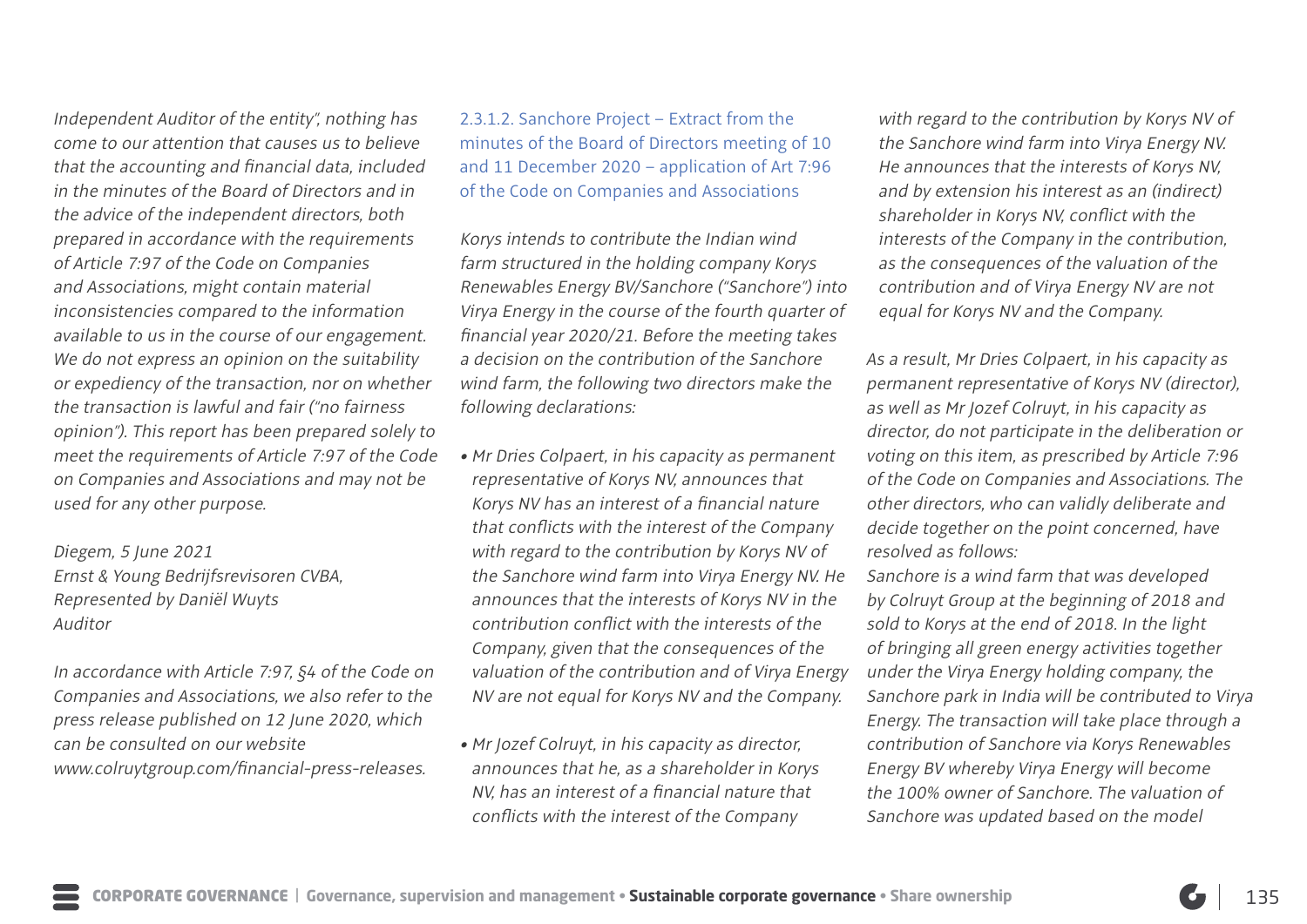initially used for the sale of Sanchore by Colruyt Group to Korys. The main deviations concern the impact of renegotiated loans, an adjusted tax regime in India and the time value of money by applying a different measurement date. The value of Sanchore is estimated at EUR 14,1M of which approximately EUR 5,2M is represented by a shareholder loan from Korys and EUR 8,9M is the underlying share value. The total value is approximately EUR 2,7M higher than the one paid by Korys in 2018, due to the deviations mentioned above. At the level of Virya Energy, the contribution will lead to a shift in the shareholder percentage held by Korys (from 39,1% to 40,2%) and by Colruyt Group (from 60,9% to 59,8%). Because the measurement of the contribution is covered by the 'de minimis' exception provided for by law, the legal procedure of Art. 7:97 of the Code on Companies and Associations on Conflicts of Interest does not apply.

The Board of Directors takes note of the main details of the contribution of Sanchore by Korys to Virya Energy. This transaction reinforces Virya Energy's strategy to coordinate all green energy activities. Notwithstanding the existence of conflicting interests of a financial nature, the Board is of the opinion that the valuation of the contribution of the Sanchore wind farm by Korys to Virya Energy, as described above, is in line with the valuation method and techniques that have already been applied in the past in the context of the sale, at the time, of the wind farm and that thus the real economic value of the contribution is reflected. The Board therefore declares that it has no further objections and that it endorses the transaction.

## 2.4. Remuneration Policy

### **Introduction**

The Remuneration Committee is responsible for assessing and drawing up Colruyt Group's remuneration policy. The Board of Directors decides on the proposals elaborated by the Remuneration Committee. In the event of a material change and at least every 4 years, the remuneration policy is submitted for approval to the General Meeting of Shareholders of Colruyt Group.

The Remuneration Committee makes recommendations regarding the level of the remuneration of directors, including the Chairman of the Board of Directors, as reported in the remuneration report. These recommendations are subject to approval by the entire Board of Directors and subsequently by the General Meeting. The policy as described here will be submitted for approval for the first time to the general meeting of 29/09/2021. If approved, the policy will apply for the coming 4 years.

The Remuneration Committee has also submitted recommendations to the Board of Directors for approval regarding the remuneration of the CEO and the COO and, on the recommendation of the Chairman of the Management Committee, with regard to the other members of the Management Committee.

## **Information on the general principles of the remuneration policy**

### GENERAL PRINCIPLES OF THE COLRUYT GROUP REMUNERATION POLICY

Colruyt Group is a family business with various food and non-food formulas operating in Belgium and abroad. At the same time, these different business formulas share a single common identity and culture, which is translated into our mission statement and nine core values. With the Colruyt Group remuneration policy, we are therefore committed to maximally stimulating the group's interests and achieving our strategic objectives. For this reason, the Colruyt Group remuneration policy starts from the following principles: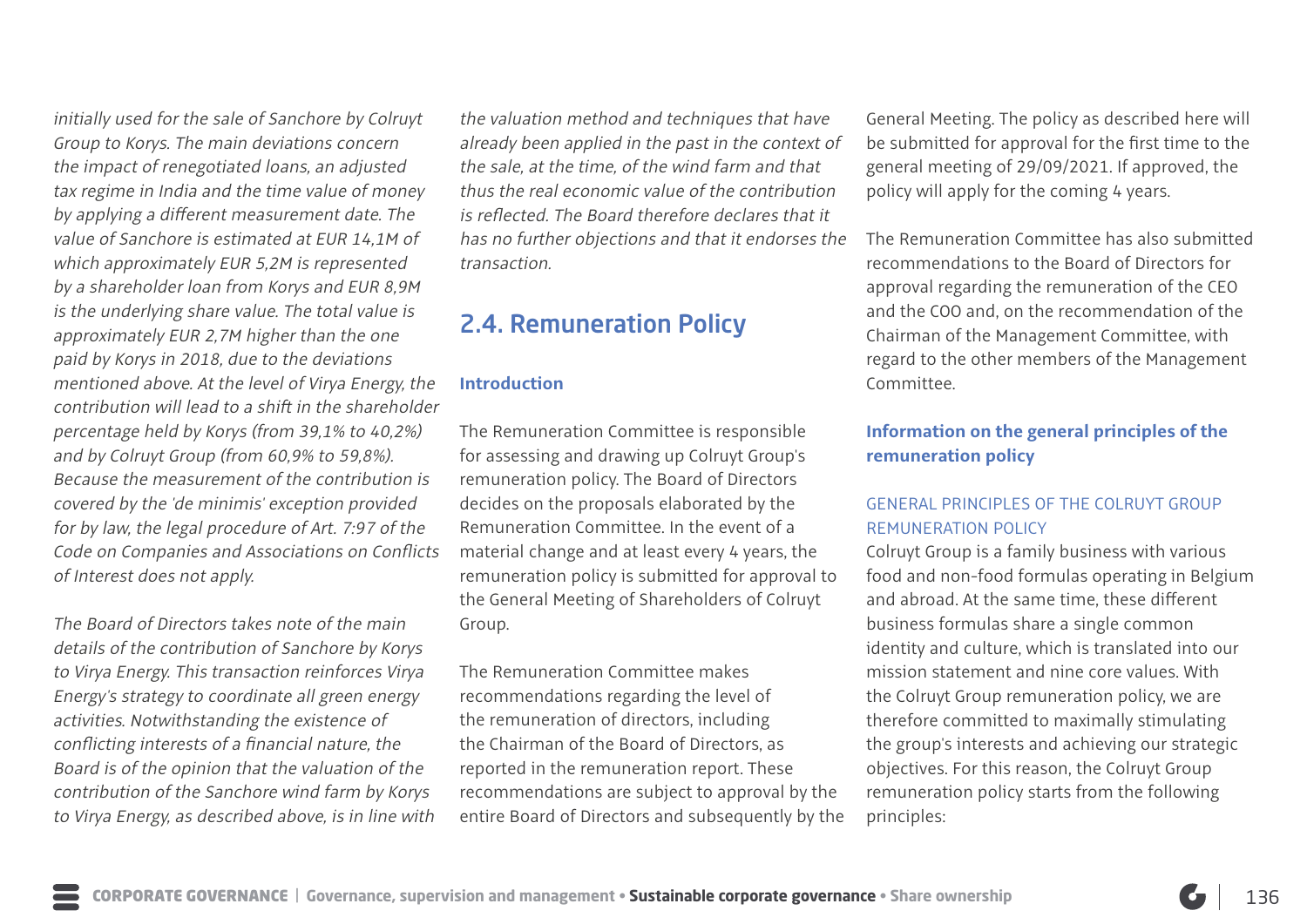- **A single group-wide remuneration policy that applies to all employees.** In this way all business formulas are guided by the same guidelines and we strive to stimulate internal job mobility as much as possible across the entire group.
- **Everyone shares in the collective result of Colruyt Group.** We are committed to a collective variable wage for all employees.
- **Fair remuneration for every employee.** At Colruyt Group we strive for a fair salary for every employee linked to his or her responsibilities and work context. We compare each salary package with both the internal and external market to arrive at a fair remuneration.
- **We want to honour visible individual performance and growth potential.** That is why we focus on various remuneration elements (both financial and non-financial).
- **Remuneration is more than just salary.** At Colruyt Group, opportunities for growth and development, a sustainable context, and a work-life balance, in addition to salary, are an essential part of the total remuneration package.

With its remuneration policy, Colruyt Group strives to contribute to its business strategy, to the realisation of both short and long-term objectives, to promoting sustainable value

creation for the company and to safeguarding the group's ability to recruit and retain employees and motivate them on a daily basis.

## COMPOSITION OF THE REMUNERATION PACKAGE MANAGEMENT COMMITTEE

The remuneration package consists of two main elements: a basic salary and a variable salary. In order to guarantee fair remuneration to the members of the Management Committee, the remuneration package is compared with that of a relevant basket of companies. The companies whose remuneration practices are consulted include large Belgian companies and foreign companies with significant operations in Belgium, which are sufficiently comparable to Colruyt Group in terms of size and complexity. The market comparison is intended to aim the gross annual salary, consisting of the basic salary and the variable salary if targets are met, at the median of the market so as to achieve a remuneration package that is sustainable in the long term.

The remuneration package is supplemented by a competitive group insurance policy, and disability and hospitalisation insurance. Added to this is a company car and a fixed expense allowance.

The diagram below shows the relative portions of the fixed salary, the variable salary and the

group insurance in the target remuneration package (assuming 100% achievement of the target performance criteria) for the CEO and the members of the Management Committee (excluding CEO). The ratio of fixed salary/variable salary/group insurance may vary between the members of the Management Committee.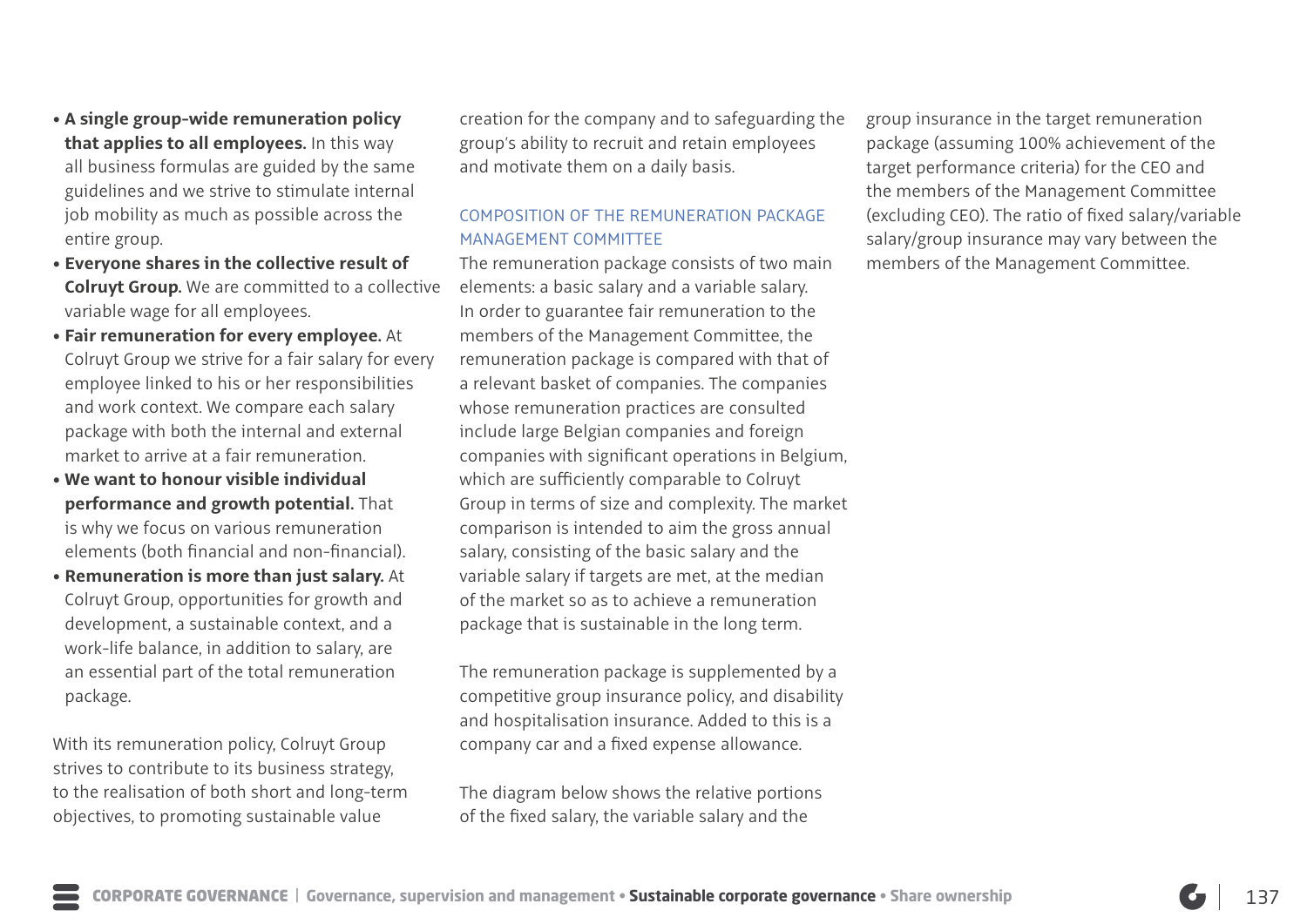

**Members of the Management Committee**



### VARIABLE SALARY

In order to establish a direct link between remuneration and performance of both employee and organisation, a significant part of the remuneration package consists of a variable remuneration.

### • **TARGET LEVEL**

The CEO acts as Chairman of the Management Committee. The variable salary, if targets are met, is 85% of the base salary for the CEO, 75% for the COO Retail, 62,5% for the General Manager Colruyt Lowest Prices and 50% for the other members of the Management Committee.

### • **PERFORMANCE CRITERIA**

70% of the annual variable remuneration of the CEO and the other Management Committee members is determined according to **collective criteria** based on the operating profit targets of Colruyt Group. The Board of Directors determines every four years what level of operating profit we set as the target level. In setting this target level, performance relative to other retail companies is also taken into account.

Operating profit as the financial performance criterion reflects Colruyt Group's ambition to create added value in a sustainable way. Any good company needs to generate a profit to continue to grow in a sustainable way. By focusing on profitability, we generate sufficient cash to continue investing in the long term and thus realise our strategy. In order to give priority to the group interest, these performance criteria apply to the entire Management Committee and also form the basis for determining the level of profit sharing for all employees of Colruyt Group Belgium.

The remaining 30% is determined by **individual criteria** including, in particular:

- − participation in the group's mission and vision creation
- − determining and implementing strategy
- − development of potential
- − supporting and stimulating the corporate culture
- − other qualitative criteria such as working atmosphere, staff turnover, team building, readiness of staff to serve, policy for preventing occupational accidents, etc.

The individual performance criteria are determined annually for each individual and embody the various levers identified from the strategic objectives. For the CEO and COO, these performance criteria are drawn up and evaluated by the Board of Directors. For the other Management Committee members, these are proposed and evaluated by the Remuneration Committee and validated by the Board of Directors on the basis of recommendations from the CEO/COO.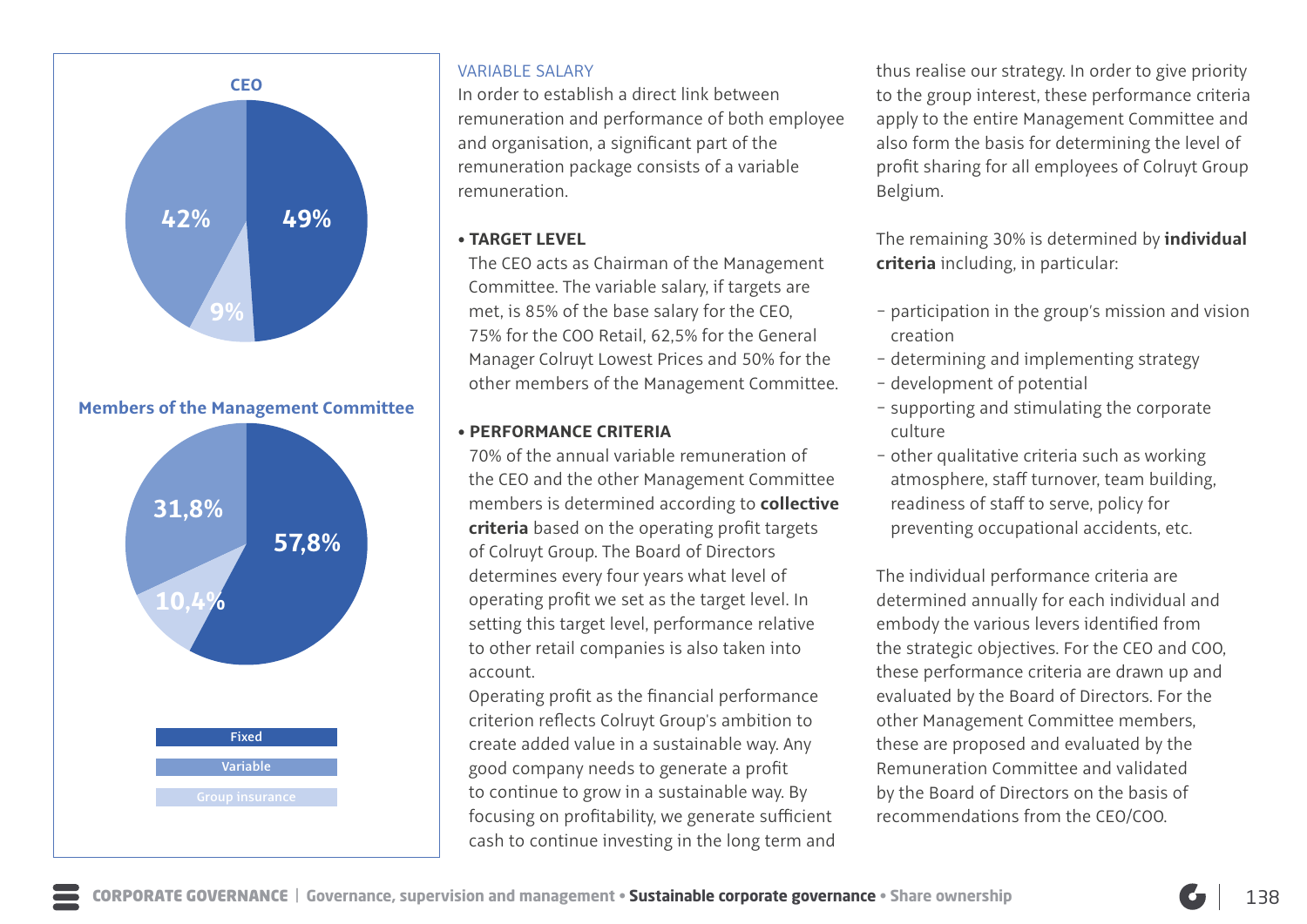### • **EVALUATION**

The CEO and Management Committee members are evaluated annually, during the first few months following the end of the financial year.

The variable salary is a maximum of 1,75 times the target variable remuneration. If the performance falls below a predetermined minimum level, no variable remuneration is awarded.

The amount of the variable remuneration of each Management Committee member is determined as follows, depending on their individual evaluation:

− If the Management Committee member has achieved less than half of the individual performance criteria:

- ▷ up to half the collective variable remuneration can be awarded
- ▷ but no individual variable remuneration will be awarded
- − If the Management Committee member has achieved half of the individual performance criteria:
- ▷ up to half the collective variable remuneration can be awarded
- $\triangleright$  half of the variable remuneration resulting from the achievement of the individual performance criteria can be awarded
- − If the Management Committee member has achieved more than half of the individual performance criteria:
- ▷ the collective variable remuneration can be awarded in full
- ▷ the variable remuneration resulting from the achievement of the individual

performance criteria can be granted only pro rata to the criteria achieved.

In the event of exceptional circumstances or performance by one or more members of the Management Committee, the Chairman of the Management Committee may draw from an extra budget over and above the aforementioned variable remuneration. This envelope can amount to a maximum of 10% of the fixed basic compensation.

If the group's EBIT falls for the relevant financial year below a certain threshold, then, on the recommendation of the Board of Directors, no variable remuneration at all is paid.

| <b>Performance</b><br>criteria | <b>Relative</b><br>weight | a) Performance - lower limit<br>b) Corresponding payout level  | a) Performance - maximum<br>b) Corresponding payout level                                   |
|--------------------------------|---------------------------|----------------------------------------------------------------|---------------------------------------------------------------------------------------------|
| <b>Collective</b>              | 70%                       | a) EBIT lower limit<br>b)0                                     | a) EBIT upper limit<br>b) Factor $x$ 1,75                                                   |
| <b>Individual</b>              | 30%                       | $a)$ < 50% achieved<br>b) Individual: 0<br>Collective: max 50% | $a)$ > 50% achieved<br>b) Individual: Pro rata to level<br>achieved<br>Collective: max 100% |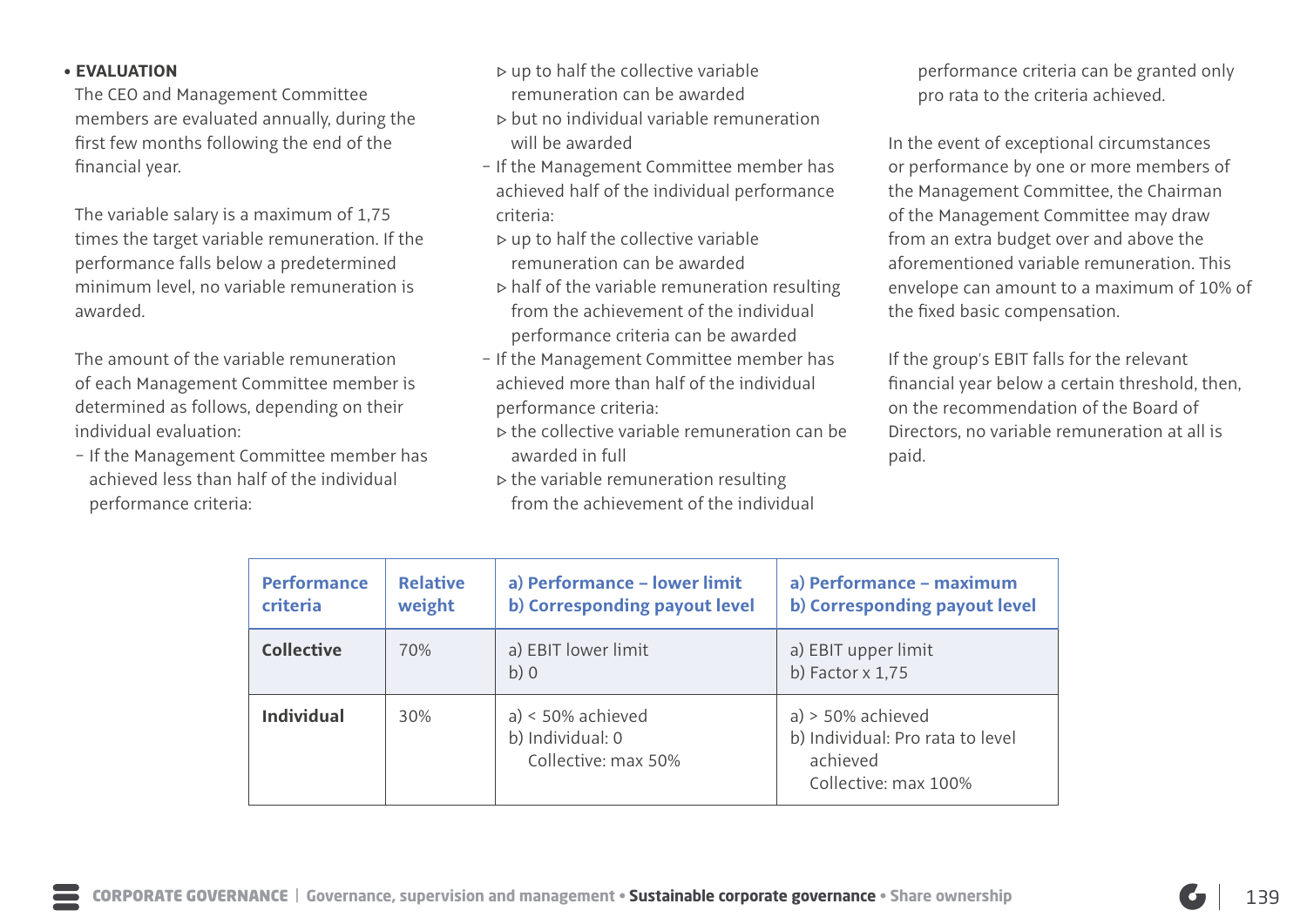### OTHER PROVISIONS

The Extraordinary General Meeting of 13 October 2011 decided to make use of the authorisation provided by article 7:91 of the Code on Companies and Associations (formerly article 520ter of the Companies Code) and expressly decided not to apply the provision regarding the permanent acquisition of shares and share options or the provision regarding the staged payment of the variable remuneration to all persons covered by these provisions. Article 13 of the articles of association has been amended accordingly. The company will therefore not be bound by the restrictions stipulated by article 7:91 of the Code on Companies and Associations regarding the staged payment of the variable remuneration to the executive management. In Belgian law, there is still considerable uncertainty as to the legal validity and enforceability of a right of recovery, in favour of the company, of variable remuneration. For this reason, Colruyt Group has opted to refrain for the time being from regulating on a right of recovery of the variable remuneration.

The variable pay of the members of the Management Committee does not include any share-based compensation, except for that acquired by the members of the Management Committee in the 2019/20 financial year in

respect of the profit sharing plan for the 2018/19 financial year. In this way, the Board of Directors aims to avoid any motivation for speculative behaviour.

For the next two financial years, no radical changes are expected in the remuneration policy compared to the reported financial year.

### DIRECTORS

The directors are remunerated with a fixed remuneration (emolument), regardless of the number of meetings of the Board of Directors or one of its committees. We assume that a director works between 20 and 25 days a year in his or her director's role. We believe that structuring the board and its committees with a single clear and transparent remuneration for the efforts of the directors is more desirable for corporate governance in a listed company. The Board of Directors has a collective responsibility and we also want to approach the remuneration of the directors from this perspective.

In line with previous years, non-executive directors at Colruyt Group did not receive any share-based remuneration. This deviation from the recommendations of the Belgian Corporate Governance Code 2020 is in our view justified, since the Board of Directors has a dual role in

our one-tier board model, which is to support entrepreneurship on the one hand and to ensure effective supervision and control on the other. To avoid the granting of shares to nonexecutive directors increasing the likelihood of a conflict of interest, these persons do not receive performance-related remuneration or sharerelated compensation.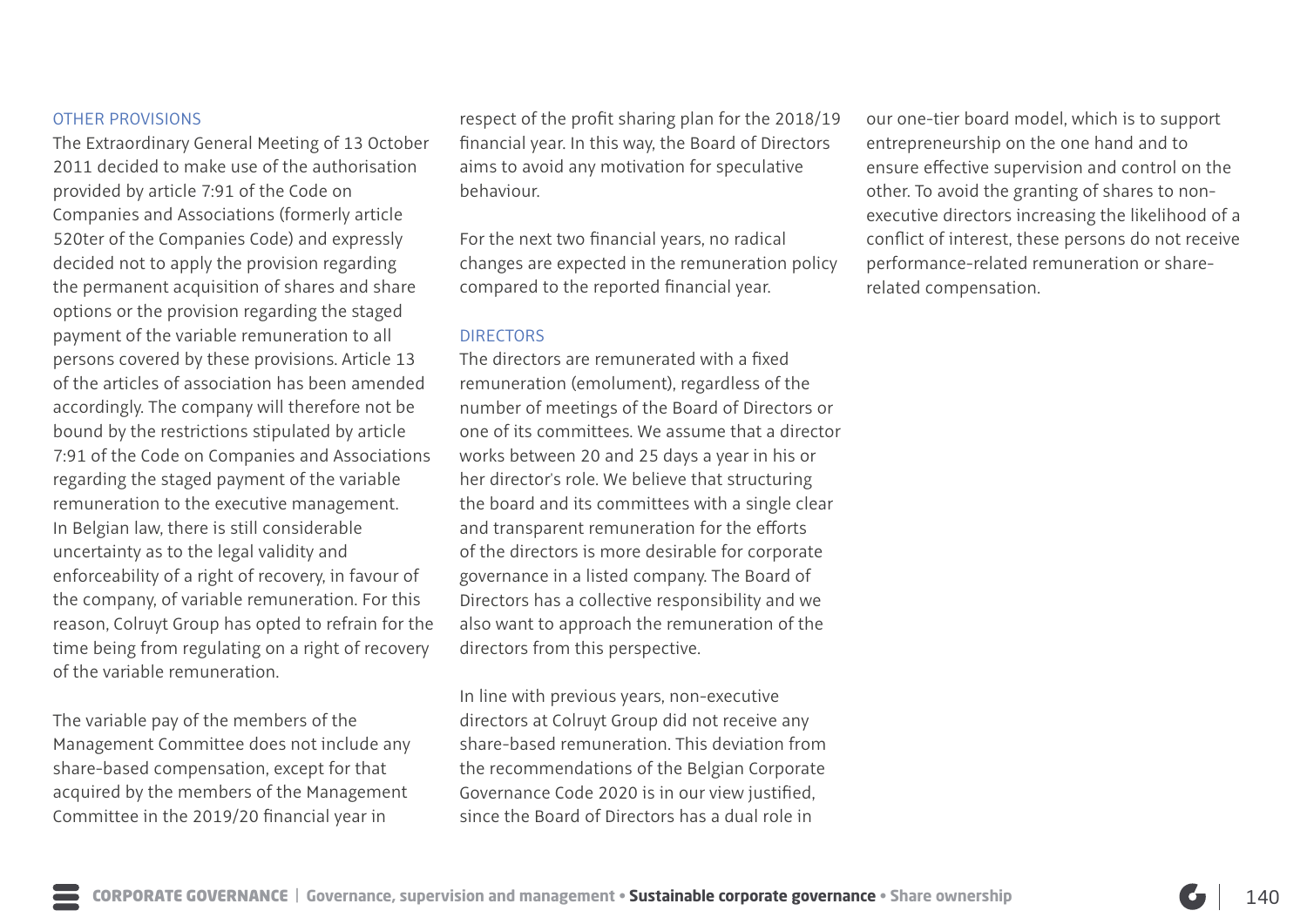# 2.5. Remuneration report for financial year 2020/21

### **Introduction**

A general overview of the company's performance and the main environmental factors, relevant events, developments and decisions that have influenced this can be found in the management report (page 20-31).

### REMUNERATION OF THE CEO (CHAIRMAN OF THE MANAGEMENT COMMITTEE)

The remuneration paid directly or indirectly to the CEO in financial year 2020/21 comprised:



| <b>Total</b>                    | EUR 1.458.331    |
|---------------------------------|------------------|
| Other components <sup>(2)</sup> | <b>EUR 7.920</b> |
| group insurance <sup>(1)</sup>  | EUR 124.846      |
| Contributions paid for          |                  |
| Variable remuneration in cash   | EUR 631.977      |
| Basic salary                    | EUR 693.588      |
|                                 |                  |

(1) The CEO benefits from a supplementary pension plan. This supplementary pension plan is of a defined contribution type, with Colruyt Group paying an annual contribution of 18% of the basic compensation. (2) Other components consist solely of a fixed expense

allowance. This is not included in the above table.

The basic salary was increased by 5,36 % starting from the 2019/20 financial year. The increase is due to indexation (0,8%) and an individual supplement. The variable remuneration in cash for services in financial year 2019/20, paid to the CEO in financial year 2020/21, rose in comparison to the variable remuneration in cash paid in financial year 2019/20. The higher variable remuneration is mainly due to the increase in the collective performance criterion operating profit in financial year 2019/20. The individual performance criteria in terms of strategy, sustainable value creation and succession planning were, as in the previous financial year, positively assessed given the achievement of predefined objectives.

The pay ratio within Colruyt Group is 1,9%. This is the ratio of the lowest Belgian salary in the group to the CEO's salary. When using the average salary for the comparison, this pay ratio is 3,1%. It should be noted that the CEO's remuneration (under his service contract) is taken here as the cost of the package, while for employees this is the gross pay excluding employer's social security contributions. In this calculation, we have included only employees in Belgium who worked continuously for a full year during the 2020/21 financial year.

## REMUNERATION OF OTHER MEMBERS OF THE MANAGEMENT COMMITTEE

The remuneration paid directly or indirectly to the other members of the Management Committee in financial year 2020/21 comprised overall:

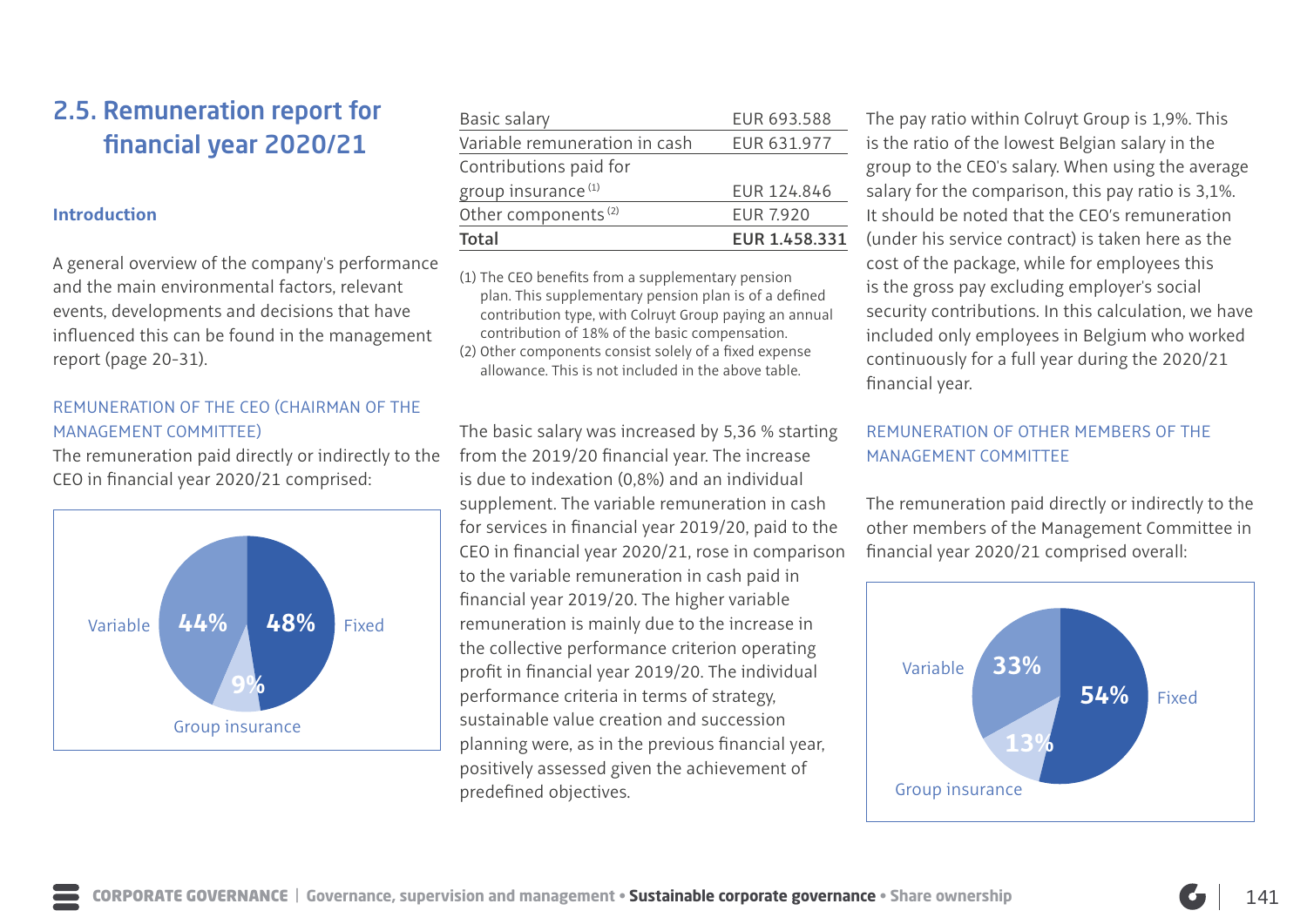| Basic salary                       | EUR 3.397.731 |
|------------------------------------|---------------|
| Variable remuneration in cash      | EUR 2.078.325 |
| Contributions paid                 |               |
| for group insurance <sup>(1)</sup> | EUR 840.745   |
| Other components <sup>(2)</sup>    | EUR 40.590    |
| Total                              | EUR 6.357.391 |

- (1) The members of the Management Committee benefit from a supplementary pension plan. This supplementary pension plan is of the defined contribution type, with Colruyt Group paying an annual contribution of 18% of the monthly salary x 13,92. As of this year, this amount also includes additional individual pension commitments. This explains the strong increase compared to the previous financial year.
- (2) Other components consist solely of a fixed expense allowance. The members of the Management Committee are also entitled to other benefits, such as disability insurance, hospitalisation insurance and a company car. This is not included in the above table.

These figures show the remuneration in gross amounts for a complete financial year. Compared to the previous financial year, the number of management committee members has remained stable. Dirk Depoorter (General Manager Retail Partners Colruyt Group) left the group on 01/03/2021 to become CEO of AgeCore, the international purchasing alliance of which Colruyt Group is a part. He is replaced by Johan Vermeire, who was already active in Colruyt Group as Deputy Sales Manager Colruyt Lowest Prices. Johan Vermeire will join the Management Committee

from the 2021/22 financial year.

In the context of a market comparison during the 2020/21 financial year, provision was made for salary increases for Management Committee members where necessary. This exercise is part of the policy to provide a competitive salary. This explains the increase in basic remuneration compared to the 2019/20 financial year.

This increase in the basic remuneration, in combination with the increase in the collective performance criterion operating profit for financial year 2019/20, also results in an increase in variable remuneration.

The variable remuneration comprises payment for services for the group during financial year 2019/20. All members of the Management Committee included in the above overview are salaried employees, with Colruyt Group paying social security contributions on their gross salaries.

### **Information on exit payments**

Managers who are members of the Management Committee and bound to their employer by employment contracts have no individual contractual claims with respect to Colruyt Group regarding their exit payment.

Following the retirement of Dirk Depoorter, an individual pension commitment was granted in financial year 2020/21 to the value of approximately 1 year's salary. This remuneration consisted of (i) variable pay for his performance in the 2020/21 financial year and (ii) an additional bonus in recognition of his many years' dedicated service as a manager at Colruyt Group.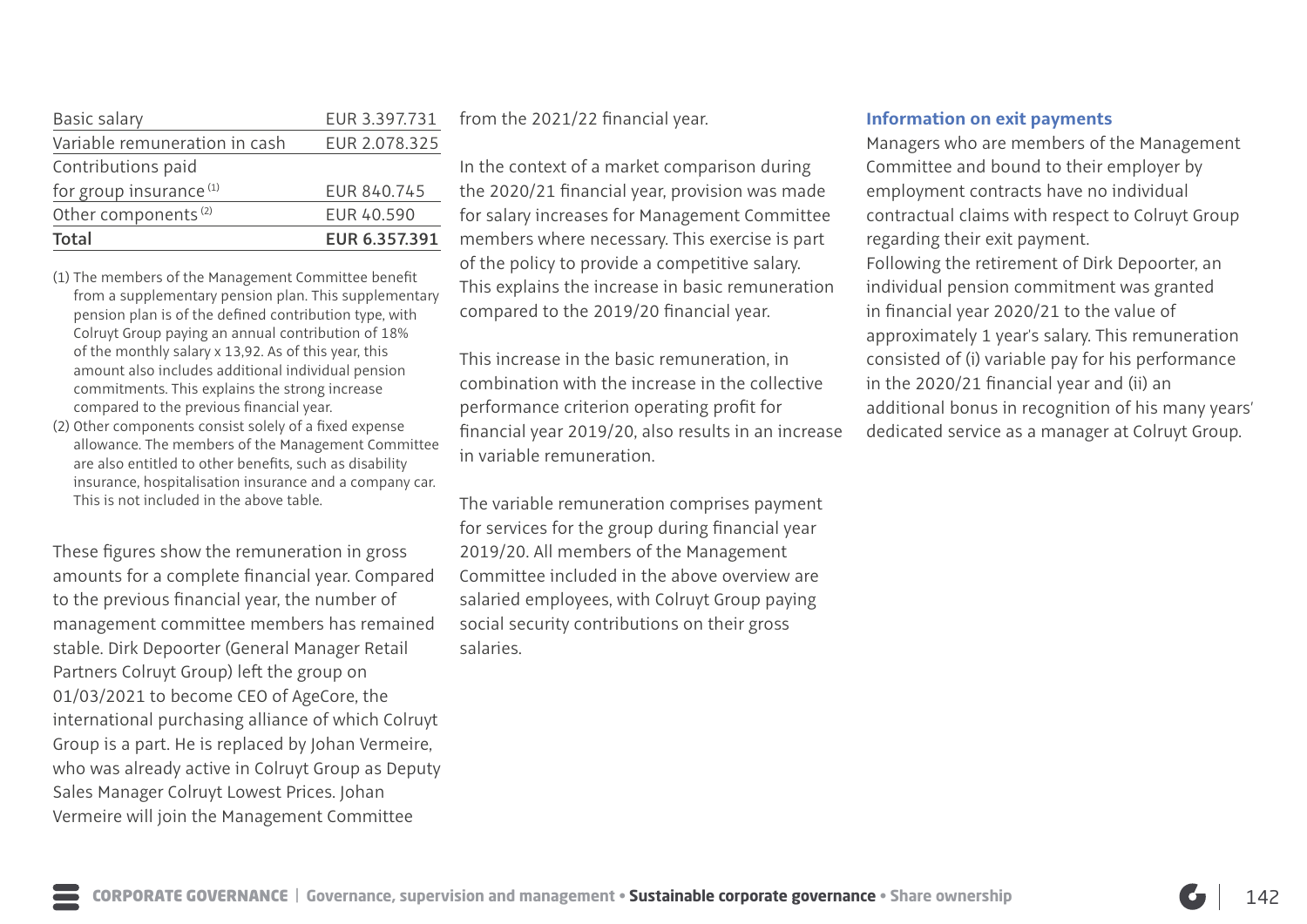## EVOLUTION OF THE REMUNERATION OF CEO AND MANAGEMENT COMMITTEE MEMBERS AND OF THE PERFORMANCE OF COLRUYT GROUP

|                                                   | FY 2019/20<br><b>VS</b><br>FY 2018/19 |
|---------------------------------------------------|---------------------------------------|
| Total Remuneration <sup>(1)</sup>                 |                                       |
| CEO                                               | 4,38%                                 |
| Management Committee                              | 10,87%                                |
| Variable pay (1)                                  |                                       |
| CEO                                               | 7,31%                                 |
| Management Committee                              | 10,30%                                |
| <b>Performance Colruyt Group</b>                  |                                       |
| <b>EBIT margin</b>                                | 0,16%                                 |
| Social added value                                |                                       |
| <b>Employment FTE</b>                             | 2,53%                                 |
| CO <sub>2</sub> per million EUR turnover (tonnes) | $-7,34%$                              |
| Food donated to social organisations (tonnes)     | 26,27%                                |
| Average pay FTE Colruyt Group <sup>(2)</sup>      |                                       |
| Wage mass / FTE                                   | 1%                                    |

(1) For the calculation of total remuneration and variable remuneration, we operate here with the accumulated salary. This means that we always take into account the variable remuneration paid in year X+1, which was accumulated in year X.

(2) This is based on the total remuneration as stated in the consolidated annual report divided by the total number of FTEs.

As mentioned in the footnote, we work with the accumulated salary in the table above. The basis for this is that the variable salary paid in financial year 2020/21 is determined on the basis of performance in financial year 2019/20. In this way the total remuneration stated above for financial year 2019/20 consists of the fixed salary, contributions to group insurance and other components received in financial year 2019/20, supplemented by the variable salary received in financial year 2020/21. This approach simplifies comparison between the group's results and the remuneration paid.

We note that the evolution of the variable remuneration follows the evolution of the EBIT margin. As described in the remuneration report, 70% of the annual variable remuneration of the CEO and the other Management Committee members is determined according to collective criteria based on the EBIT margin of Colruyt Group.

In addition to the financial results, Colruyt Group focuses strongly on social aspects and sustainability. In recent years, the group has made great strides in achieving the objectives in this regard.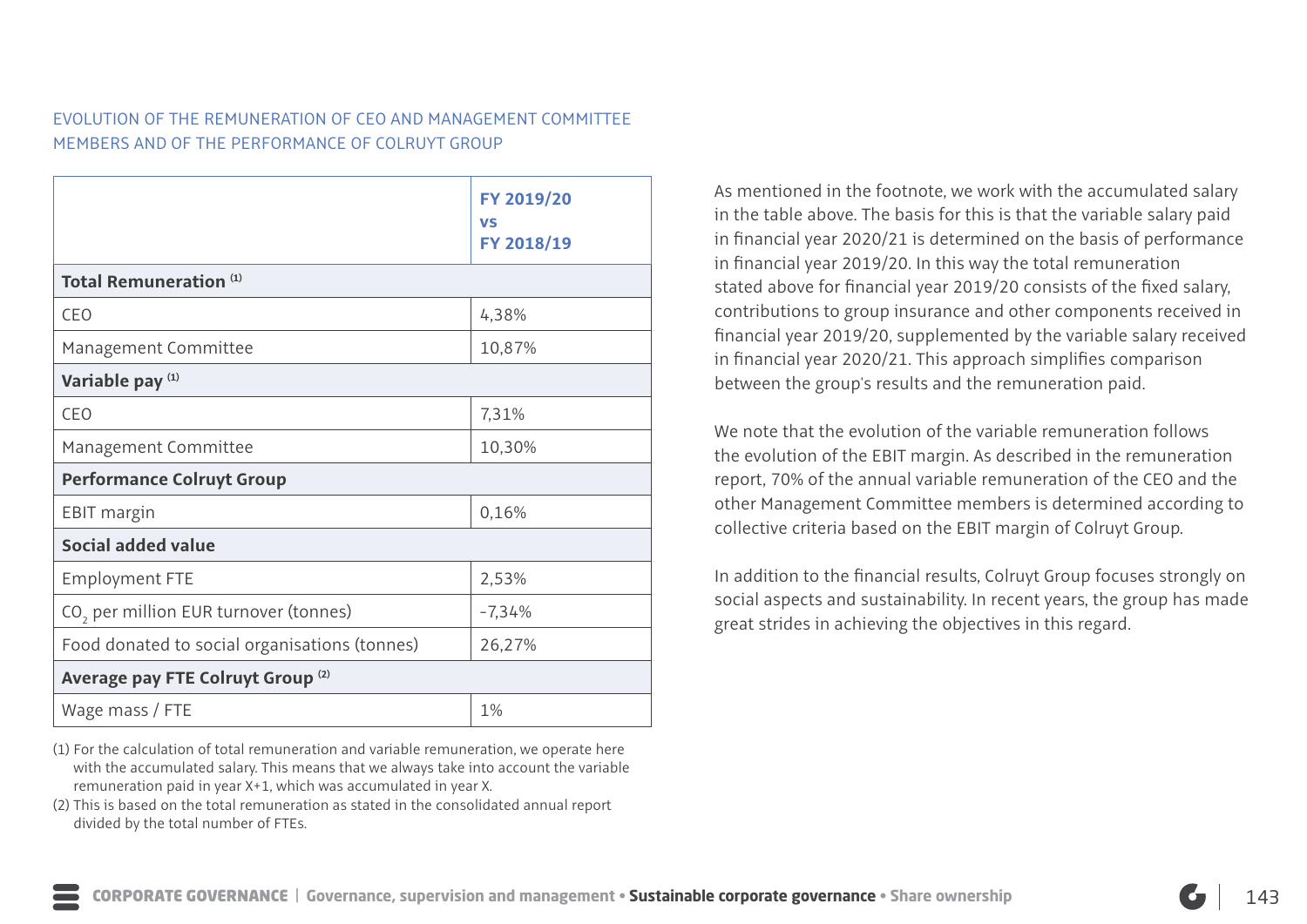### REMUNERATION OF MEMBERS OF THE BOARD OF DIRECTORS

### EMOLUMENTS

All directors of the group receive emoluments as payment for their appointments. On the advice of the Remuneration Committee, the Board of Directors decided to keep the directors' individual emoluments for financial year 2020/21 at the same level as the previous financial year. Thus, in financial year 2020/21, the members of the Board of Directors received the following emoluments:

### EMOLUMENTS RECEIVED IN 2020/21 (1)

| <b>TOTAL</b>                                   | <b>EUR 987.000</b> |  |  |  |
|------------------------------------------------|--------------------|--|--|--|
| independent director)                          | EUR 94.000         |  |  |  |
| representative Rika Coppens,                   |                    |  |  |  |
| Fast Forward Services BV (with permanent       |                    |  |  |  |
| independent director)                          | EUR 94.000         |  |  |  |
| representative Chantal De Vrieze,              |                    |  |  |  |
| 7 Capital SRL (with permanent                  |                    |  |  |  |
| independent director)                          | EUR 94.000         |  |  |  |
| representative Astrid De Lathauwer,            |                    |  |  |  |
| ADL CommV (with permanent                      |                    |  |  |  |
| François Gillet <sup>(3)</sup>                 | EUR 47.000         |  |  |  |
| Jef Colruyt (Chairman) <sup>(2)</sup>          | EUR 282.000        |  |  |  |
| representative Wim Colruyt)                    | EUR 94.000         |  |  |  |
| Korys Business Services III NV (with permanent |                    |  |  |  |
| representative Frans Colruyt)                  | EUR 94.000         |  |  |  |
| Korys Business Services II NV (with permanent  |                    |  |  |  |
| representative Hilde Cerstelotte)              | EUR 94.000         |  |  |  |
| Korys Business Services I NV (with permanent   |                    |  |  |  |
| Dries Colpaert)                                | EUR 94.000         |  |  |  |
| Korys NV (with permanent representative        |                    |  |  |  |

### OPINION FROM SHAREHOLDERS

In accordance with article 7:149 of the Belgian Code on Companies and Associations, we inform you that the previous remuneration report as part of the annual report for the 2019/20 financial year was presented at the General Meeting of Shareholders of 30 September 2020, and was approved by 81,61% of those present and shareholders represented by proxies.

(1) Gross amounts on an annual basis.

- (2) Since 1 January 2020, Jef Colruyt, as a natural person,
	- has assumed the chairmanship of the Board of Directors.
- (3) The directorship of François Gillet (Sofina NV) was not renewed at the General Meeting of September 2020. He therefore received directors' emoluments for two quarters in the 2020/21 financial year.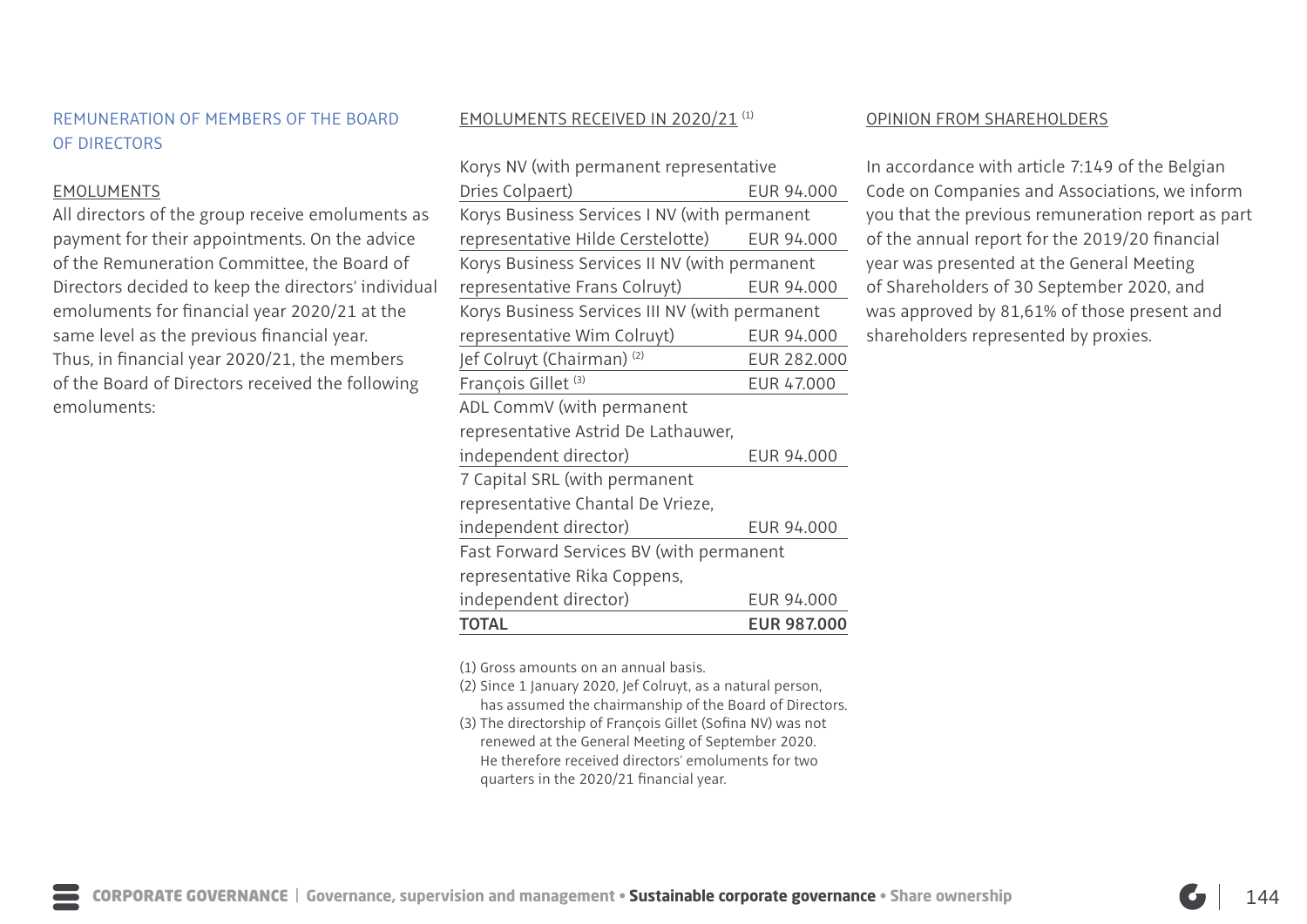# 3. Risk management and internal controls

# 3.1. General

Colruyt Group aims to pursue a policy of sustainable entrepreneurship. In practice, this policy is converted into the strategic and operational objectives of the group and of each division within the group. However, the group is exposed to a number of operating risks in the context of its normal business operations, which could mean that it is possible to achieve the aforementioned objectives only in part. Controlling these risks is a core task of each member of the Management Committee, within his/her domain of responsibility. To assist management, the group has set up a series of risk management systems with the aim of providing reasonable certainty in the following domains:

- realisation of strategic objectives
- effectiveness and efficiency of business processes
- reliability of financial reporting
- compliance with applicable laws and regulations

The main characteristics of these systems as well as the most relevant risks for the group are discussed in this section of the annual report.

The principles of the COSO reference framework have served as a source of inspiration for the

group in setting up these risk management systems.

# 3.2. Components of risk management and internal control systems

### **3.2.1. Management environment**

The group's management environment forms the basis for all other components of the risk management systems and is mainly represented by the company culture. The uniqueness of this is based on a number of pillars such as our group mission, values, employees and organisational structure, which are attuned to one another (the group's 'organisation model'). These pillars help increase risk awareness in the context of 'craftsmanship' and 'entrepreneurship' when weighing up opportunities and making decisions.

In concrete terms, the group's management environment includes the following elements:

• Propagating and living out the group values ('value immersion'), policy frameworks and codes of conduct

- Leadership style and exemplary role of management
- A culture of cost efficiency
- Establishing delegation and responsibilities ('decision matrix' and 'responsibilities table')
- Ensuring the expertise of our employees (job descriptions, selection process, competence management through development interviews and training plans)

### **3.2.2. Risk management process**

### A. BACKGROUND AND OBJECTIVE

Colruyt Group has developed an overarching risk management system based on the principles of Enterprise Risk Management (ERM) under the name of 'Coris' (Colruyt Group Risk Management). The main objectives are to increase the risk awareness of all employees and to draw up an inventory of the risks to which the group is exposed in order to then control them. We wish to encourage our employees to take controlled risks, as entrepreneurship is based on taking risks. To this end, all supervisors and employees concerned participate in Coris training sessions. All operating units of the group have gone through the Coris process as described below, and this is updated on a regular basis.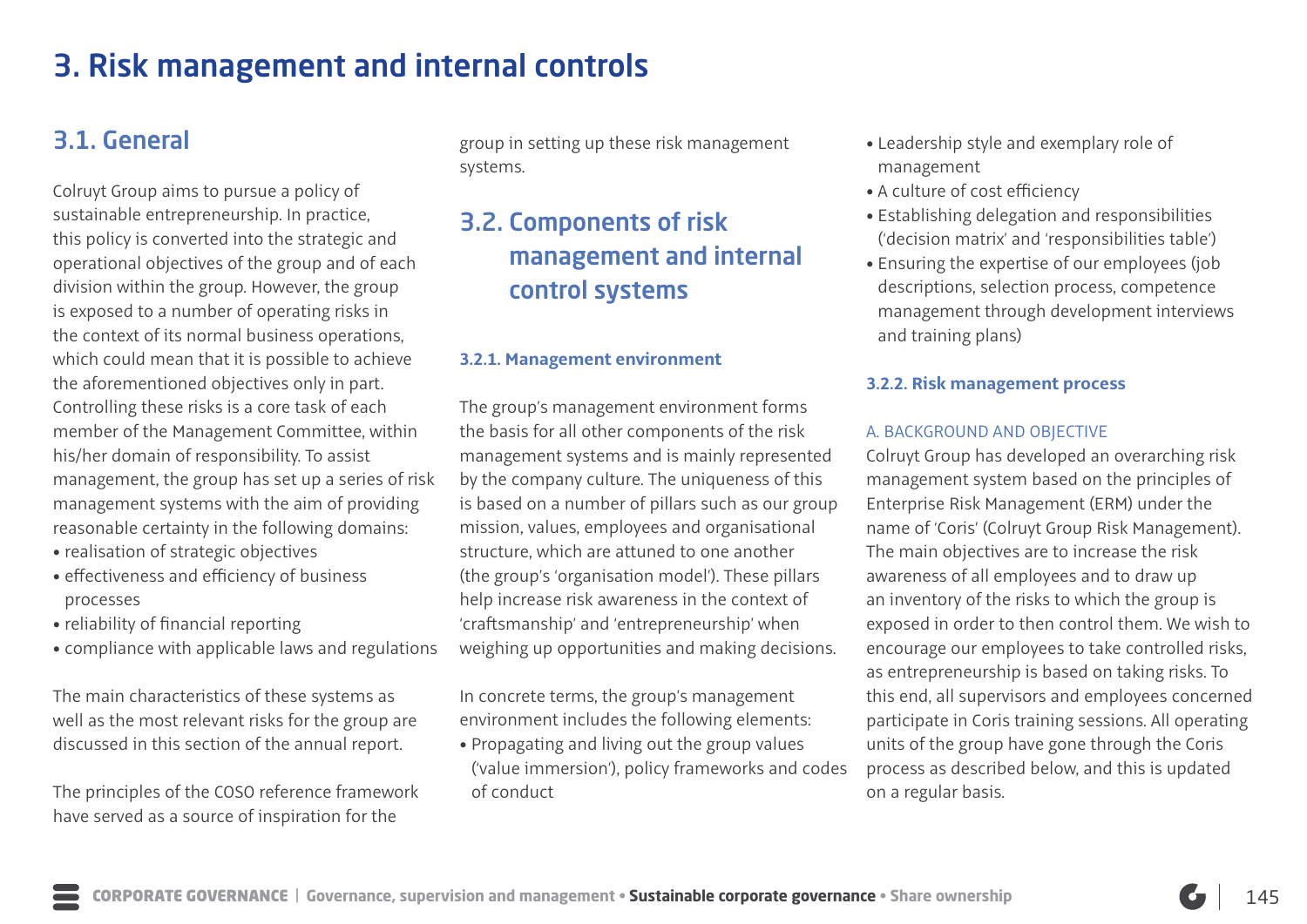### B. PROCESS AND METHODOLOGY

The entire group is divided into Business and Service Operating Units (BSOU). Each BSOU must go through the following process steps in a structured manner:

- risk identification
- risk analysis and risk evaluation
- risk response (set up additional management measures if necessary), monitoring and adjustment

The entire process is coordinated and facilitated by the Risk and Compliance department, in consultation with the Management Committee. Reporting takes place on a quarterly basis to the Management Committee and, via the Audit Committee, to the Board of Directors.

The main risks relating to Colruyt Group's operations are reflected in a risk universe divided into five categories:

- strategic risks: such as market dynamics, governance, planning and the allocation of resources, major initiatives, acquisitions and communication
- operational risks: these include marketing and sales, purchasing, stocks and production, human resources and organisation, information technology, fixed assets and theft
- financial risks: these comprise risks associated with the financial markets (interest rates,

currencies, commodities), liquidity and loans, capital structure, accounting and financial reporting

- legal risks: codes of conduct (ethics, fraud), legal risks and legislation
- risks of force majeure: natural disasters, fire, acts of terrorism and power failures

In order to allocate a risk score to the identified risks in a consistent manner, scales have been developed for 'probability' and 'impact'. The impact scale is based on the risk appetite determined by the Board of Directors for the group, together with the respective operating units. A risk matrix is drawn up for each operating unit based on the risk scores, with risks classified as critical, high, moderate, low or insignificant. Critical risks must be avoided as much as possible; where this is not possible, mitigation plans are to be introduced immediately. High risks must be accompanied by a risk response. Moderate risks should be monitored periodically and action plans implemented if necessary. Low risks may be accepted; though quick wins may be implemented. Insignificant risks must be accepted.

All risks are recorded in the risk register of the operating unit concerned, specifying any relevant KRIs (Key Risk Indicators). Furthermore, each risk is allocated to a risk owner who is responsible for setting up and implementing action plans and

for the monitoring and follow-up of his/her risks. A risk coordinator is appointed for each OU and keeps risk management alive in the OU through the administration and management of the risk registers.

The members of the Management Committee are instructed to include risk management as an explicit chapter in their periodic activity reports.

### **3.2.3. Measures regarding risk management and internal controls**

### A. GENERAL: PROCESS AND SYSTEM APPROACH

Identified risks are provided with a risk response through management measures and internal controls that are built into processes and systems. For new processes and systems, this is done at the time of design and development. For existing processes and systems, newly occurring risks are controlled through the introduction of additional measures and internal controls (process and system optimisation). The Business Processes & Systems department supports the design and optimisation of processes and systems and thus also the integration of management measures and internal controls into them. The process managers are the risk owners and thus bear the final responsibility for their process being 'under control'.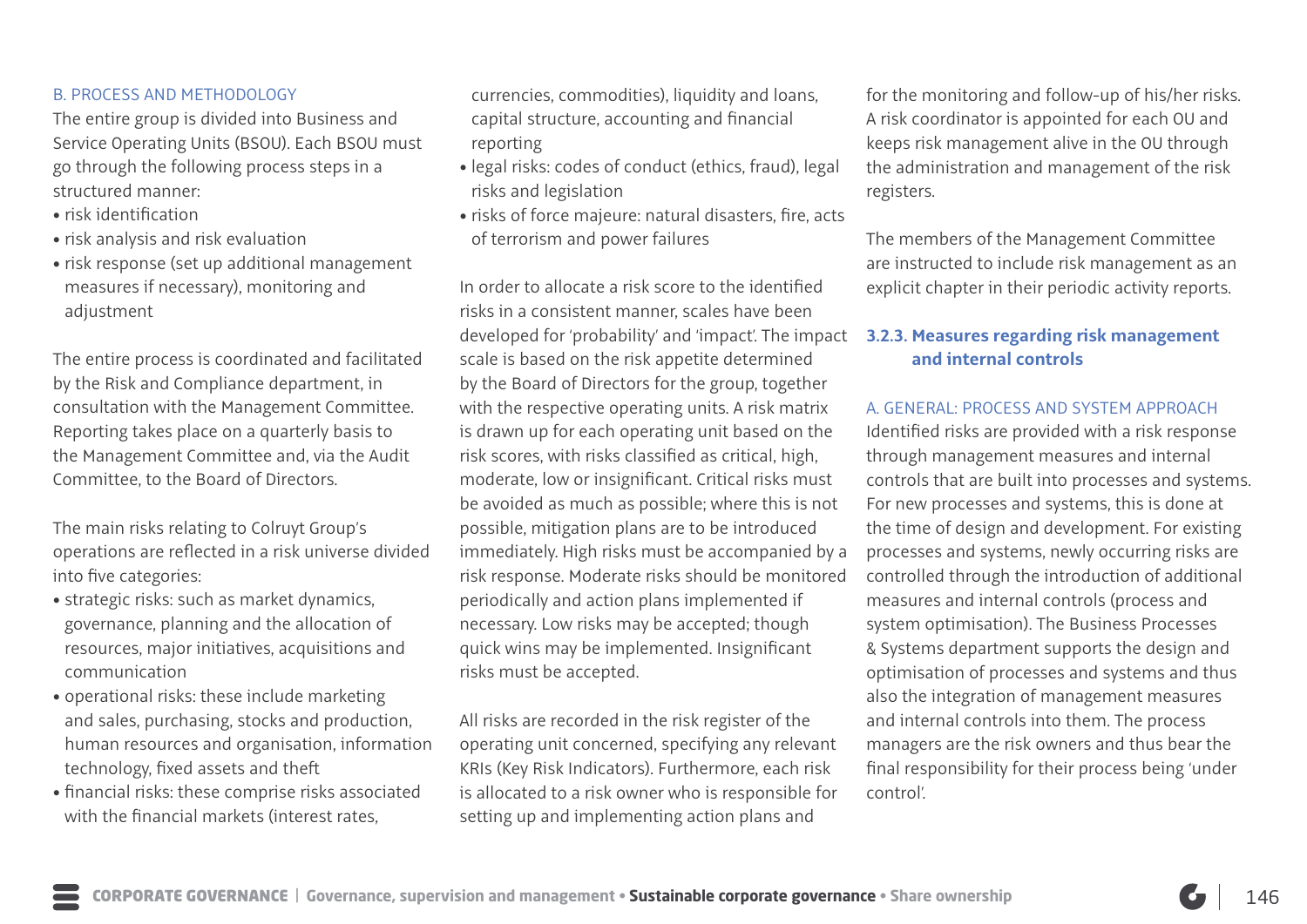### B. MAIN RISKS AND MANAGEMENT MEASURES OF COLRUYT GROUP

### Strategic risks

• *Risks related to market dynamics* A major strategic risk of the group relates to trends in consumer spending and cost inflation. As Colruyt wants to guarantee the lowest prices on the market for the consumer, the actions of competitors can affect the group's profitability. Therefore, where possible the group continually endeavours to introduce efficiency improvements and reviews its cost structure where necessary.

### • *Risks relating to expansion*

The group is committed to a growth strategy that includes both organic growth and growth through acquisitions. The success of this growth thus also depends on the extent to which the group is able to make acquisitions which it can integrate successfully into its existing operations. In the event of cross-border acquisitions, the group is also exposed to the economic, social and political risks associated with operating in these countries. The group strives to mitigate the aforementioned acquisition risks as far as possible through a formalised acquisition process, including robust due diligence activities.

### Operational risks

### • *Supply risk (supply chain)*

The continuous supply of goods to the group's distribution centres and stores is of vital importance for achieving our performance objectives. In order to reduce supply chain risks, the group aims for a transparent, long-term relationship with all of its suppliers. Moreover, no single supplier has a dominant position that could jeopardise the supply process. Finally, scarcity or supply problems can be absorbed within the network of the AgeCore purchasing group. The unavailability or inaccessibility of the distribution centres can also have a significant impact on the continuity of our activities. The group has implemented the necessary continuity programmes and contingency measures in order to mitigate this risk as far as possible. The consequences of Brexit have also been investigated for potential supply chain risks. In view of the small number of direct single suppliers from the UK, this risk is not material.

• *HR-related risks*

Trade union representation exists in most of the group's operations in Belgium and France. A positive and constructive social climate contributes to the company's growth and development. Industrial action within or outside our organisation may have a negative impact

on the continuity of the group's activities in that deliveries, sales, production or corporate services may be temporarily disrupted. Colruyt Group endeavours to minimise this risk by pursuing a strategy of open and transparent communication with all employees and social partners.

### • *IT risk*

The group relies considerably on its IT systems: infrastructure, networks, operating systems, applications and databases. Over the years, these systems have become increasingly important for Colruyt Group. Although these systems are maintained by a team of experienced specialists, their failure, even for just one day, could result in an immediate loss of revenue for the group. The group endeavours to safeguard the continuity of data processing through various mirror and backup systems, continuity plans and contingency scenarios. Additionally, the group invests in various transformation programs and projects to renew and strengthen its current infrastructure, in which disaster recovery and business continuity play an important role.

### Financial risks

### • *Financial reporting*

The risk management systems and internal control systems relating to the financial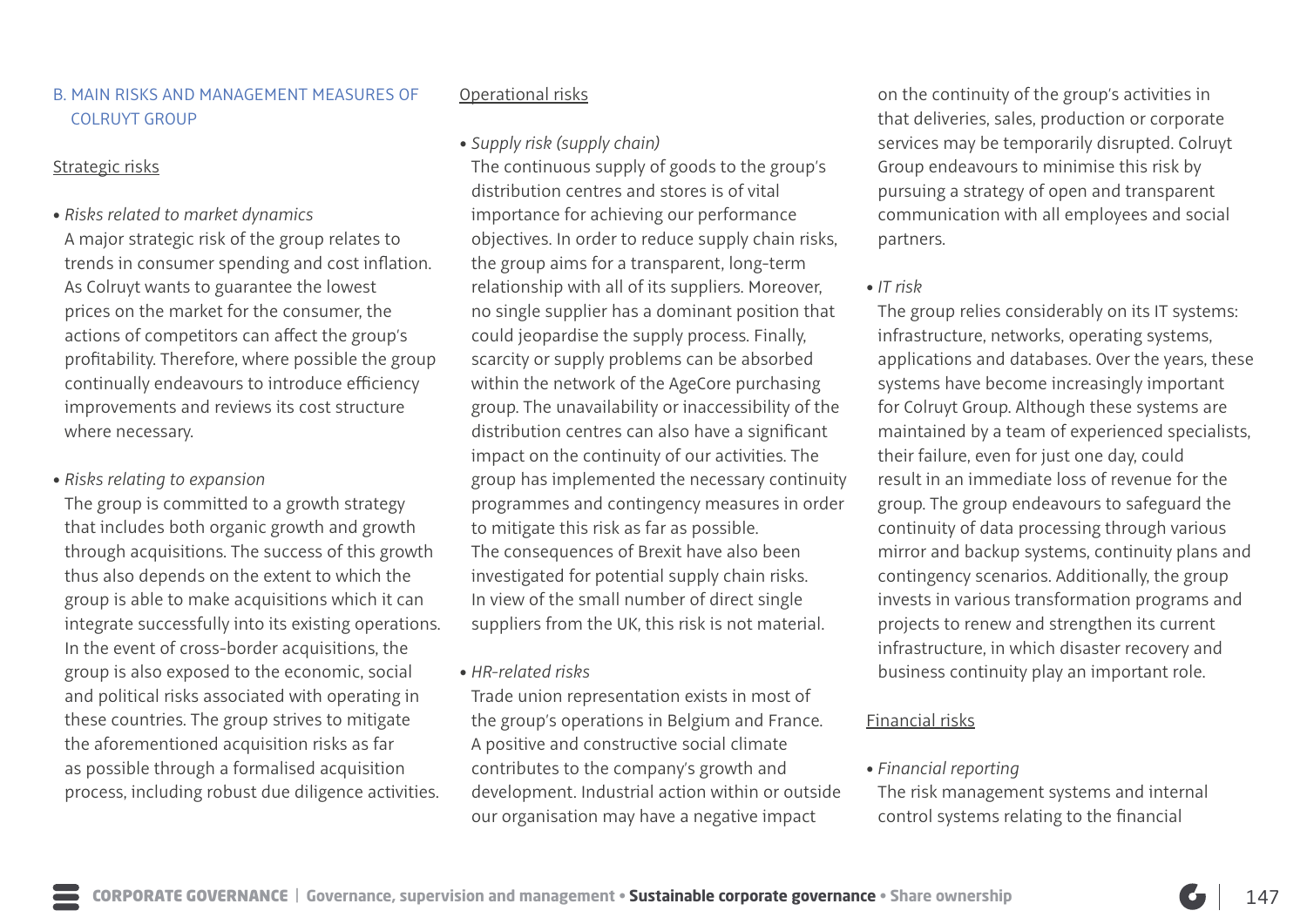reporting process are described in detail in paragraph 3.3. below.

• *Currency, interest rate, credit and liquidity risks* Given the nature and structure of its activities, the group is exposed only to a limited extent, with the exception of credit risk, to these financial risks, which are described in more detail in the 'Notes to the consolidated financial statements' under the chapter 'Risks associated with financial instruments'.

### Legal risks

• *Risks associated with product liability*  The production, packaging and selling of goods for resale may entail risks of product liability, and obligations to take back and/or replace goods. Products may be soiled, contaminated or defective and still be distributed by the group unintentionally. As a result, the group may be exposed to claims relating to product liability. Even if the product liability claims are not successful, the group could still suffer as a result, due to the impact that such a claim could have on its reputation. The group insures itself against the risks of product liability and recalls. The group itself is also active in the area of food safety, including quality audits on products intended for sale. Together with suppliers, programmes are developed to permanently

monitor quality. As far as non-food articles are concerned, the group requires its suppliers to adhere to the pre-agreed return and/or replacement obligations.

- *Risks relating to environmental liability*  The group may be held liable for remedying accidental damage to the environment, regardless of whether this environmental damage was caused by the group or by a previous owner or tenant. The group has taken out insurance policies for this type of risk. As far as its filling station operations are concerned, the group complies with the statutory inspection obligations. It also carries out additional inspections to detect pollution in good time. A decontamination plan is immediately drawn up for any pollution found.
- *Regulatory risks*

The group is subject to the laws and regulations applying in every country in which it operates, as well as to the laws and regulations imposed by the European Union. As a result of its listing on Euronext Brussels, the group is subject to Belgian and European corporate governance laws applying to listed companies. The group strives to respect its statutory obligations. Due to changing laws or regulations, the group may have to invest further in its administrative or other processes.

Changes in the regulations in a country or region where the group operates may have an impact on Colruyt Group's results. As far as possible, the group endeavours to accommodate changes in a proactive manner, in other words, by adopting an innovative and progressive approach. The best example of this approach is environmental legislation, where possible stricter emission controls have already been accommodated by proactive investments in solar and wind energy. Furthermore, changes in tax laws may affect the profit made by the group, both positively and negatively.

In order to keep the regulatory risks under control, the group has set up the necessary competence centres and compliance activities.

### • *Competition*

Since 2007, a number of new and specific control measures have been developed and implemented to monitor the group's compliance with the competition regulations.

### • *Health and safety risks*

The risks relating to occupational accidents and obligations regarding personnel are covered by insurance policies with external insurers. The group strives to prevent health and safety incidents as far as possible through extensive safety and prevention programmes.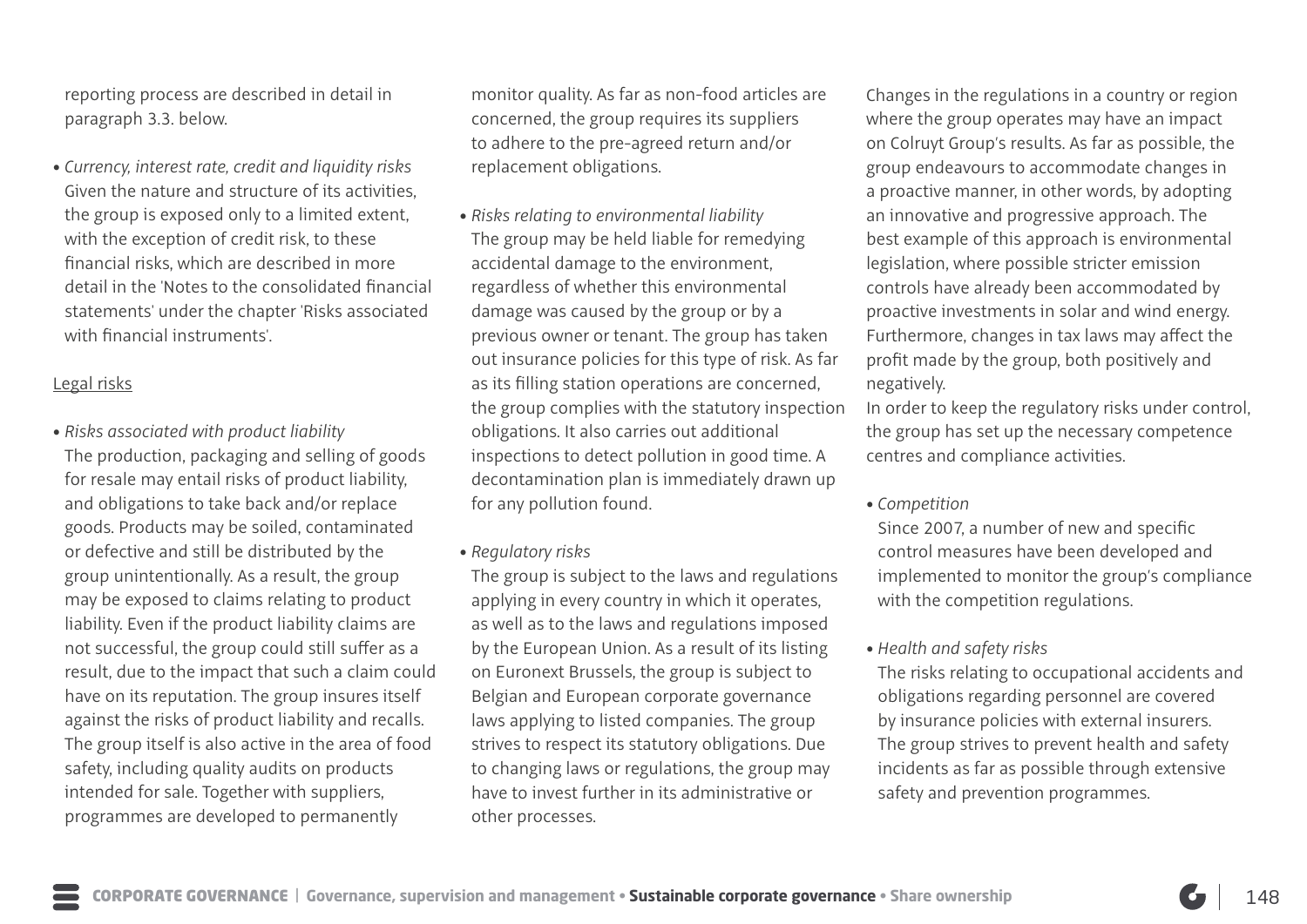### • *GDPR-related risks*

Since 2018, a number of new and specific control measures have been developed and implemented in the group to monitor its compliance with the regulations concerning the protection of data.

### Risks of force majeure

• *Fire, natural disasters, terrorism, malicious acts* The group manages these risks partly by insuring them on the external insurance market, combined with its internal captive reinsurance company Locré. The group bases its decisions on the cost of external cover on the one hand and the level of its safety and prevention programmes on the other. External insurance is also used whenever this is compulsory by law. The objective of this reinsurance programme is to provide permanent flexibility in its risk programme and to optimise the cost of this according to the risks. The group seeks to prevent damage to buildings and business interruption due to fire, explosion or other perils as far as possible through fire safety and prevention programmes.

### • *Blackouts and power failures*

The detrimental consequences of these risks are covered by insurance policies. In addition, the group has a number of continuity programmes

and contingency plans and resources at its disposal in the event of an incident occurring.

• *Pandemic*

Following the outbreak of the COVID-19 virus, pandemic risk is now included in Colruyt Group's global risk register. To ensure the continuity of the group's activities, a number of business continuity plans have been drawn up to manage this risk. These plans serve to guarantee the continuity of purchase, logistics and sales as well as all necessary corporate services.

## Risks of corruption and bribery

We actively monitor the corruption risk in our Enterprise Risk Management (ERM) in the form of a **fraud dashboard**. This dashboard has been developed on the basis of 13 different fraud risks. For each risk we analyse its causes and consequences, provide the necessary control measures and monitor these periodically. We apply the group values, policy frameworks and **codes of conduct** throughout the group. All our employees follow training on values perception and ethics. New buyers sign an **ethics charter**, with explicit guidelines for gifts, hospitality benefits and screening of suppliers in highrisk countries. Buyers switch jobs, product area or business unit regularly and there is a strict **segregation of functions** within the different

steps of the purchase process. **Purchasing** takes place **centrally**, with systematic application of the four-eyes principle. Finally, buyers undergo continuing education and training, including mandatory **compliance training** and an annual test.

## C. RISKS ASSOCIATED WITH THE NON-FINANCIAL REPORTING OF COLRUYT GROUP

The following risks have been defined with regard to Corporate Sustainability. These risks are managed and reported in a structured and systematic manner via Colruyt Group's Enterprise Risk Management Platform. Our approach to managing these risks can be found in the Corporate Sustainability chapter.

## Risks related to environmental matters (SDG 2, 6, 7, 12 and 13)

As a retailer, we have a major impact on the environment through the product chains. To keep this impact to a minimum, we dedicate a lot of effort to measuring and mapping. Increasing transparency appears to be a challenge for the entire food and non-food sector. A possibility exists that the actors in the chain will be unwilling or unable to share their **data**, or will pass on incorrect data. From our strategic position in the chain, we want to exert leverage by pointing to the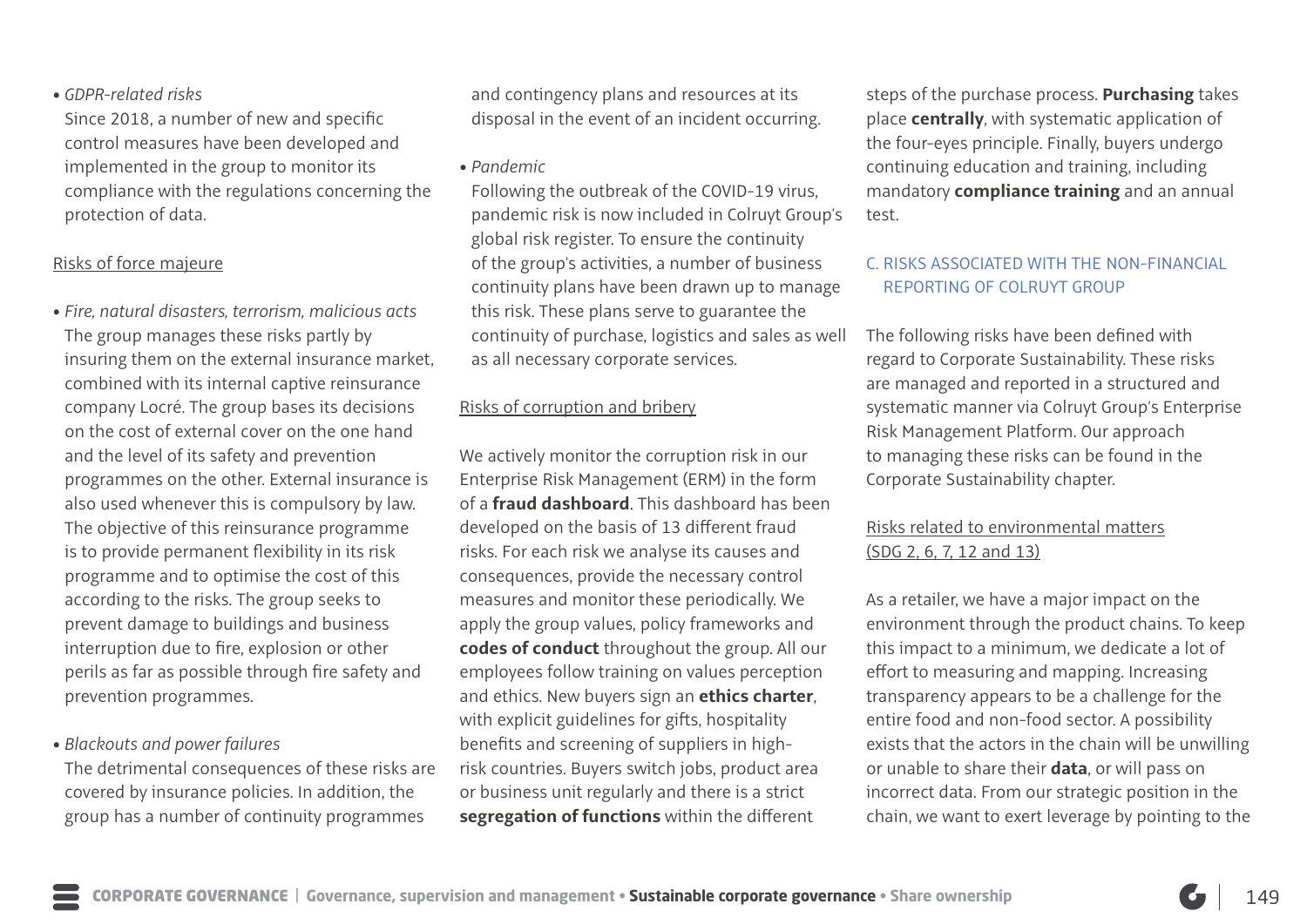importance of measuring, collecting and analysing the impact of each actor in the chain on the environment and on animal welfare.

In addition, we are taking steps to make the product chains and activities more sustainable in a systematic way. Our involvement in product chains can vary. First of all, we opt for the **local delivery of products**. In this way, we have greater impact on improving production and distribution conditions. Despite our own willingness to invest in sustainability, there is a risk of receiving **insufficient support from other actors in the value chain**.

In addition, we are very much committed to new and long-term collaboration models in existing and new production chains. We prefer products that are certified with a focus on good management and restoration of existing ecosystems. There is a risk of our being unable to source sustainably in an optimal way owing to **excessive dependence** on one or a limited number of suppliers.

With a lack of control on environmental and animal welfare matters, there is a risk of accidental environmental damage being caused by the group. As a result, we can suffer reputational damage and be perceived as an organisation that fails to realise its sustainability goals.

Natural disasters can damage both supply chains and our own infrastructure. We provide the

necessary monitoring for this and have drawn up risk management and business continuity plans.

## Sustainability risks related to social affairs (SDG 2, 3 and 8)

Colruyt Group is strongly anchored in the social fabric, both through its own production and retail sites as well as through local and international supply chains.

Local anchoring points to the importance of close contact with consumers, producers and site neighbours. Social unrest can arise from the activities we carry out. It is important to capture this in time and enter into dialogue.

**Supply chains involving foreign players** are more difficult to control. For example, social unrest can arise due to political and economic instability in countries from which products are supplied. There is a risk that goods can no longer be sourced or distributed locally. We have the necessary monitoring for this and have drawn up business continuity plans.

## Sustainability risks related to personnel matters (SDG 3 and 8)

We seek to organise the work of all our employees in a safe and physically and mentally healthy way. Even so, **risks of (occupational) diseases, occupational accidents and psychosocial risks**

are inherent in the company's activities. The group therefore pays the necessary attention to ensure that the current jobs can be performed optimally with a view to physical and mental well-being. Important factors are the nature and meaningfulness of the work, as well as the degree of work pressure. We provide our employees with a wide range of training courses to broaden their professional competences or for further personal growth.

In the current coronavirus crisis, the **workplace safety** of our employees can potentially be jeopardised. To cope with these greater risks, we have increased the control measures, monitoring has been tightened and the majority of employees of the central services can work from home. Working from home, in turn, leads to an increased risk of **unhealthy work-life balance**. As an employer, we are aware of this and we are fully committed to raising awareness. In addition, different types of **social unrest among own employees** influence the objectives of the group. We are committed to maintaining a constructive social dialogue to manage this risk. Finally, with regard to personnel policy, we may experience difficulties in **recruiting suitable employees**. Insufficient influx of properly trained and experienced staff, especially in shortage professions, can result in a lack of new insights and potentially jeopardise business continuity. We are therefore committed to offering a stimulating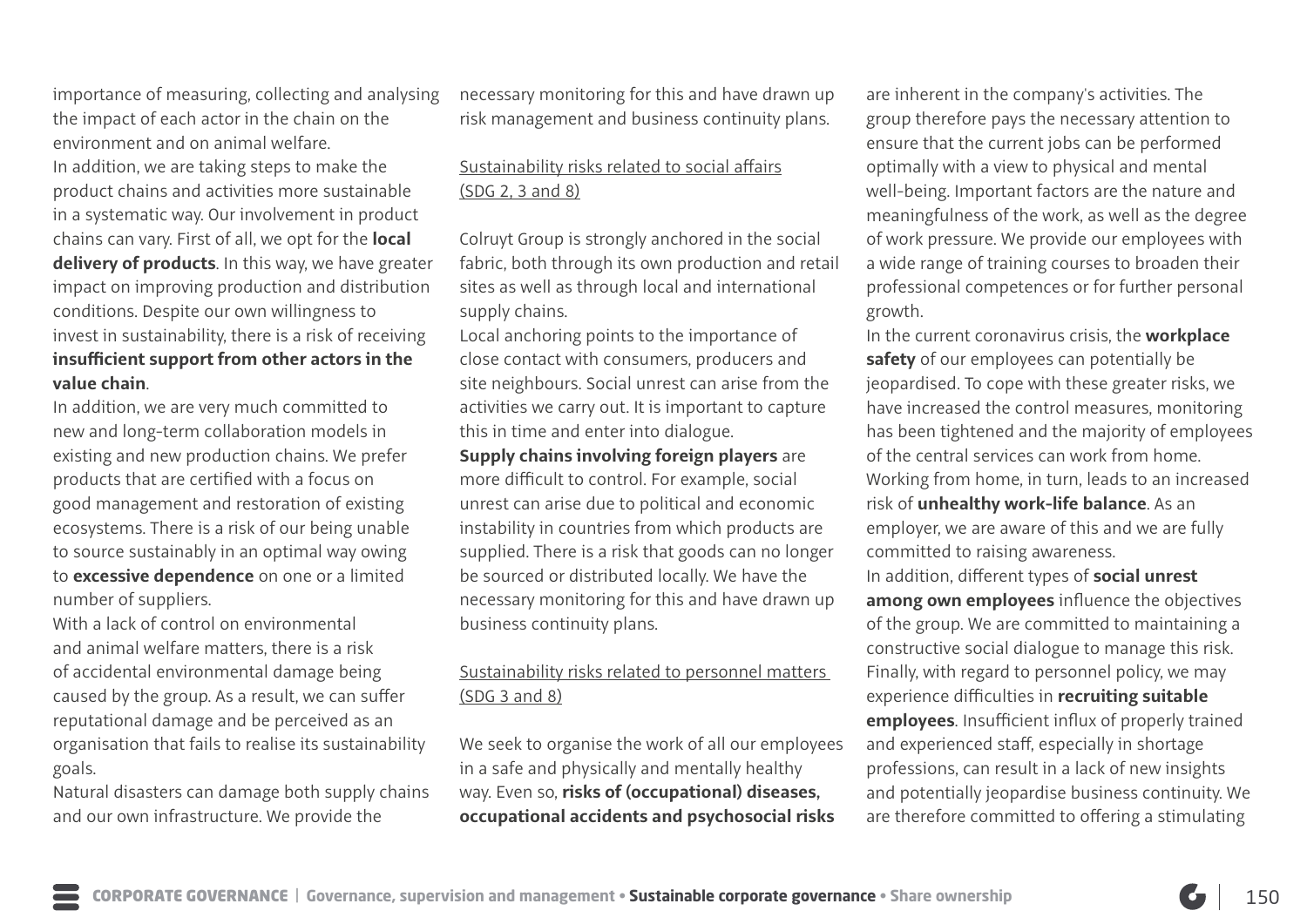career policy and a supportive remuneration package.

## Sustainability risks related to human rights (SDG 8 and 12)

In a people-oriented organisation, respect for human rights is always paramount. And that applies as much to our own employees as right along the value chain. The biggest challenge in terms of risk management lies here in **monitoring compliance with human rights**. Initially with regard to our own brands, but also in the product chains of the brands that we distribute as a retailer.

When human rights violations by chain actors come to light, we run the risk of being held liable and suffering reputational damage. The group manages this risk, among other things, by working with suppliers of private-label products with the **amfori BSCI Code of Conduct** that subscribes to universal human rights principles.

### Sustainability risks related to corruption and bribery

In the field of corruption and bribery, Colruyt Group may run the risk of becoming involved in **unwanted influence**, conflicts of interest, non-objective pricing and subjective awarding of contracts. We monitor this risk within our Enterprise Risk Management. More information can be found in section Risks of corruption and bribery on page 149.

### **3.2.4. Information and communication**

In order to enable employees at different hierarchical levels of the group to perform their jobs properly and to assume their responsibilities, the group has extensive and intensive information and communication flows. This ranges from transactional data, which is used to support the completion of individual transactions, to operational and financial information with regard to the performance of processes and activities, from department to group level. The general principle that applies here is that employees receive the information they need to perform their work, while supervisors receive information regarding the elements on which they have an impact. The main control information concerns cockpit reporting on achievement versus expectation for the main financial and operational KPIs:

- financial scorecards: revenue, gross profit, wage costs, other direct and indirect costs and depreciation, EBIT and EBITDA
- operational reporting: detailed reporting on revenue, gross profit, wage costs, store contribution, store productivity
- project reporting for the purpose of project monitoring

### **3.2.5. Monitoring**

The Board of Directors supervises the proper functioning of the risk management systems through the Audit Committee. For this, the Audit Committee uses the information provided by the external auditors as well as the interaction with the Risk & Compliance (Internal Audit) department. The latter reports on a quarterly basis on the activities performed and results.

Both external audit and the Risk & Compliance department assess the organisation and functioning of the internal controls contained in processes and systems, from their respective perspectives: for external audit this concerns the certification of the group financial statements, for risk management the emphasis lies more on controlling process risks and possible negative consequences of these risks.

Day-to-day monitoring is done by management itself based on supervision, analysis and monitoring of the information mentioned in the previous paragraph, monitoring of exception reports and monitoring in the context of the Coris programme (Key Risk Indicators). If necessary, corrective measures are initiated. It is generally the process manager who performs these monitoring activities. In this regard, the financial controllers fulfil a reporting and advisory role with respect to the operational managers.